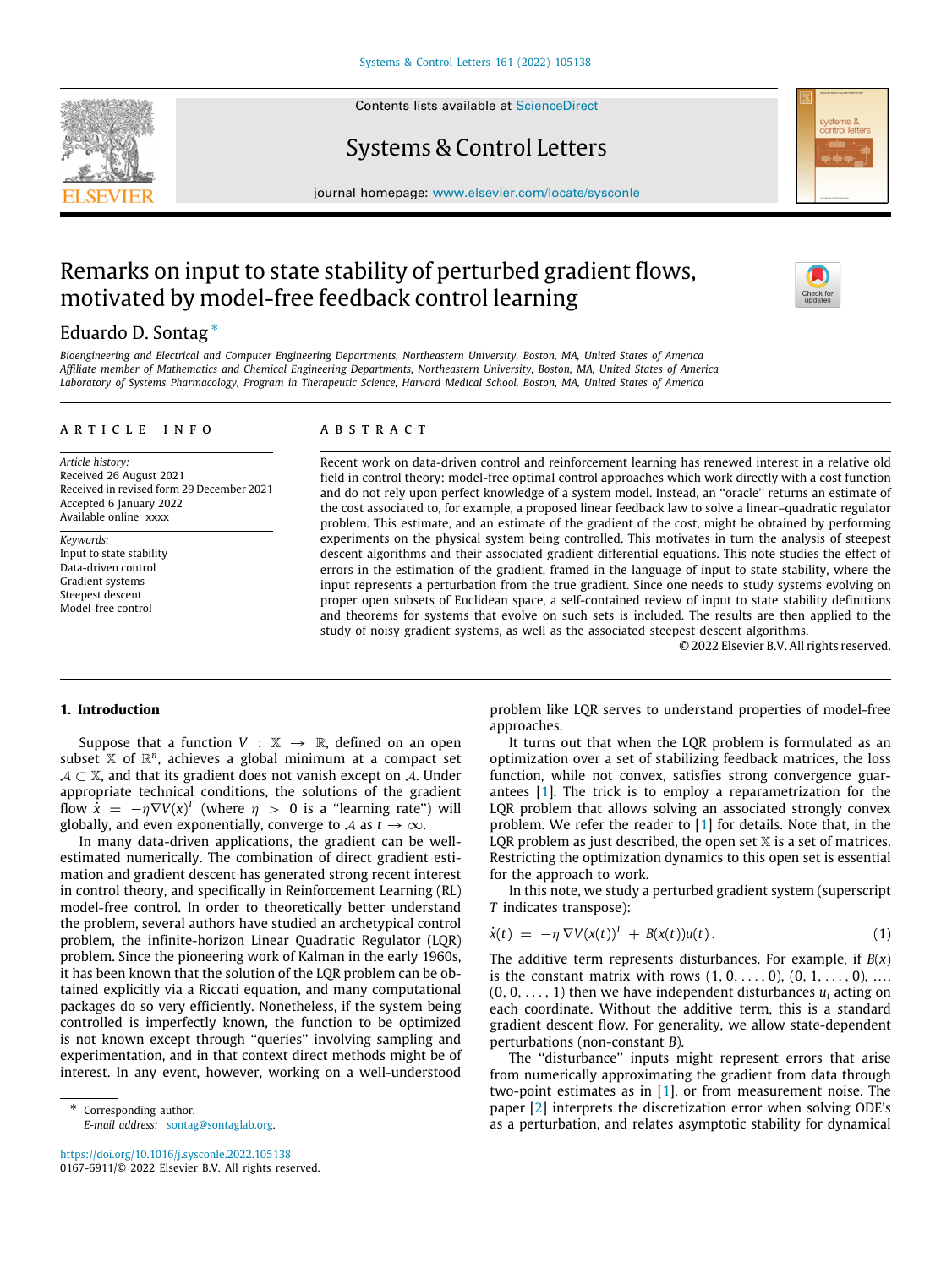systems to families of approximations, specifically applying this to numerical one step schemes for ordinary differential equations.

To quantify the effect of disturbances, we will use the notion of input to state stability (ISS), introduced in [\[3](#page-10-2)] (see expositions in [\[4–](#page-10-3)[7](#page-10-4)]). We will prove (under technical assumptions on *V* and its gradient, mainly that they blow up at the boundary of  $X$ , so that trajectories cannot escape the constraint set; assumptions which hold in the motivating example from [\[1\]](#page-10-0)) that the disturbed gradient system is ISS. This implies that if the disturbances or errors are bounded, small, ''eventually'' small, or convergent, the solutions of the system will inherit the same properties, with well-controlled transient behavior.

The natural setting is that of differential equations that evolve in a nontrivial open subset  $X$  of  $\mathbb{R}^n$ . An example is a gradient system that uses a loss function associated to a feedback matrix *K* that is required to stabilize a given linear system  $\dot{x} = Ax + Bu$ , in the sense that  $A - BK$  is a Hurwitz matrix (i.e., it has all its eigenvalues with negative real parts). We can view matrices of size  $p \times q$  as elements of  $\mathbb{R}^n$ ,  $n = pq$ . Since eigenvalues depend continuously on matrix entries (a standard fact, proved for example in the linear algebra appendix in [\[5](#page-10-5)]), the set  $\mathbb{X} \subset \mathbb{R}^n$ of stabilizing matrices (for a fixed system defined by *A* and *B*) is open.

The precise statement of the ISS result requires introducing appropriate notions of stability and ''size'' of elements in open subsets. We consider such notions here; that material that we discuss on ISS on open subsets is not new. However, these results are not easy to find clearly stated in the literature, and they are of independent interest beyond the study of gradient systems, so we provide proofs of several facts about them for more general systems with inputs. Since it represents no additional complication, we consider stability with respect to compact sets as opposed to single equilibria.

In addition to studying the gradient system, we study the performance of steepest descent, the discrete process in which a line search is performed, iteratively minimizing a cost function in the direction of the gradient. Given a continuously differentiable function  $V : \mathbb{X} \rightarrow \mathbb{R}$  to be minimized on an open subset  $X \subseteq \mathbb{R}^n$ , the steepest descent algorithm consists of the following procedure: given any initial state x<sup>0</sup>, one performs a line search in the negative gradient direction so as to minimize  $V(x^0 - \lambda \nabla V(x^0)^T)$  over  $\lambda \geq 0$ ; the minimal point then defines a new point *x* 1 , and one then iterates. Observe that this search only makes sense on a maximal interval such that the line segment  ${x^0 - \mu \nabla V(x^0)^T, \mu \in [0, \lambda]}$  is included in X (so that one may evaluate *V* for increasing  $\lambda$ ). When the gradient is imperfectly evaluated, the picture is further complicated by the fact that one in fact moves in a direction  $x^0 - \lambda [\nabla V(x^0)]^T + B(x)u$ , for some unknown additive "noise" input vector  $u$  (we include  $B(x)$  to allow a state-dependence of the input). This gives an iteration that we write as  $x^+ = x - \lambda \left[ \nabla V(x)^T + B(x)u \right]$ .

It is in principle possible that even for a very small step one cannot diminish the cost at all, and moreover one might even exit the set *X* altogether for an input of large magnitude. A trivial example of this is provided by  $X = (-1, 1)$ ,  $B(x) = 1$ , and  $V(x) = x^2/2$ . The perturbed steepest descent procedure attempts to move to  $x - \lambda(x + u)$ . If we take any  $x > 0$  and any  $u < -x$ then for any step size  $\lambda > 0$  the cost increases, which means that the steepest descent procedure will be ''stuck'' at *x*. Moreover, for large  $\lambda$  the expression  $x - \lambda(x + u)$  gives a result outside X. Of course, this can be fixed if the magnitude of the input *u* is ''not too large'' compared to the state *x*. Indeed, we will show that, under reasonable technical assumptions, the steepest descent procedure is input to state stable as a discrete-time system with respect to disturbances.

#### **2. Size functions on open subsets**

We start by introducing a notion of "size" that is well-suited to quantifying global convergence to a given compact set, and which in particular acts as a barrier function preventing escape from X.

**Definition 2.1.** Let  $X$  be an open subset of  $\mathbb{R}^n$  and let  $A \subset X$  be a compact subset. We will say that

#### $\omega: \mathbb{X} \to \mathbb{R}$

is a *size function for*  $(X, A)$  if  $\omega$  is:

- 1. continuous,
- 2. positive definite with respect to A, that is,  $\omega(A) = 0$  and  $\omega(x) > 0$  for all  $x \in \mathbb{X}, x \notin \mathcal{A}$ , and
- 3. proper, that is, for every real number  $r \geq 0$ , the sublevel set  $S_r := \{x \mid \omega(x) \leq r\}$  is a compact subset of X.

<span id="page-1-1"></span>**Remark 2.2.** Observe that, since  $X$  is an open set, asking that  $S_r$ is compact in the induced topology of  $X$  is equivalent to asking that  $S_r$  is compact as a subset of  $\mathbb{R}^n$ .  $\Box$ 

**Remark 2.3.** Let us denote by |*x*| the standard Euclidean norm in  $\mathbb{R}^n$  (any other norm could be used as well). When  $\mathbb{X} = \mathbb{R}^n$ , a natural choice of size is  $\omega(x) = |x|_A = \min_{a \in A} |x - a|$ , the distance to the set A. The notion that we introduce here is based on the beautiful paper of Kurzweil [[8](#page-10-6)] (see also [[9\]](#page-10-7)), which studied Lyapunov stability theory on open sets, and is a particular case of "measures" in the sense of Lakshmikantham and coauthors (see e.g.  $[10]$ ). In  $[11-13]$  $[11-13]$  $[11-13]$ , the concept is called a "proper indicator function'' (but we prefer not to use that term, since ''indicator function'' is typically used for the characteristic function of a set). Another point worth mentioning is that the definition of size function and many of the results can equally well be formulated on a general differentiable manifold X. In that sense, the setup in this note is closely related to the work in  $[14]$  $[14]$  $[14]$ , in which a variant of ISS for systems evolving in manifolds was considered.  $\Box$ 

The following elementary exercise in real analysis provides an intuitive characterization of size functions. We denote by  $\partial X$  the boundary of the set  $X$  (which is empty if and only if  $X = \mathbb{R}^n$ ).

**Lemma 2.4.** *The following two statements are equivalent for any function*  $\omega : \mathbb{X} \to \mathbb{R}$ :

- *(a)*  $\omega$  *is a size function for*  $(\mathbb{X}, \mathcal{A})$
- *(b)* ω *is continuous, positive definite with respect to* A*, and the following property holds for every sequence*  $\{x_k \in \mathbb{X}, k \geq 1\}$ :

<span id="page-1-0"></span>*if either*  $x_k \to \partial X$  *or*  $|x| \to \infty$ *, necessarily*  $\omega(x_k) \to \infty$ . (2)

**Proof.** We must show that property ([2\)](#page-1-0) is equivalent to compactness of every sublevel set *S<sup>r</sup>* .

Suppose that property ([2](#page-1-0)) is true, and pick any  $r \geq 0$ . By [Remark](#page-1-1) [2.2](#page-1-1), we need to prove that *S<sup>r</sup>* is closed and bounded as a subset of  $\mathbb{R}^n$ .

We first prove that  $S_r$  is closed. Suppose that a sequence  $\{x_k\}$ in *S<sub><i>r*</sub> is such that  $x_k \to x \in \mathbb{R}^n$  as  $k \to \infty$ . We must show that  $x \in S_r$ . There are two cases to consider:  $x \notin \mathbb{X}$  and  $x \in \mathbb{X}$ . In the first case, being the limit of elements in  $X$ , necessarily  $x \in \partial X$ . Thus  $x_k \to \partial X$  and, by the assumed property,  $\omega(x_k) \to \infty$ , contradicting the fact that the sequence  $\{\omega(x_k)\}\)$  is bounded (by *r*), So this case cannot hold. Thus  $x \in \mathbb{X}$ , so that  $x \in S_r$  because  $S_r$  is closed in the relative topology of  $X$ . (More explicitly: by continuity of  $\omega$ , we have that  $\omega(x_k) \to \omega(x)$ , and hence  $\omega(x) \le r$ , so  $x \in S_r$ .).

Next we prove that  $S_r$  is bounded. Suppose by way of contradiction that there is a sequence  $\{x_k\}$  in  $S_r$  is such that  $|x_k| \to \infty$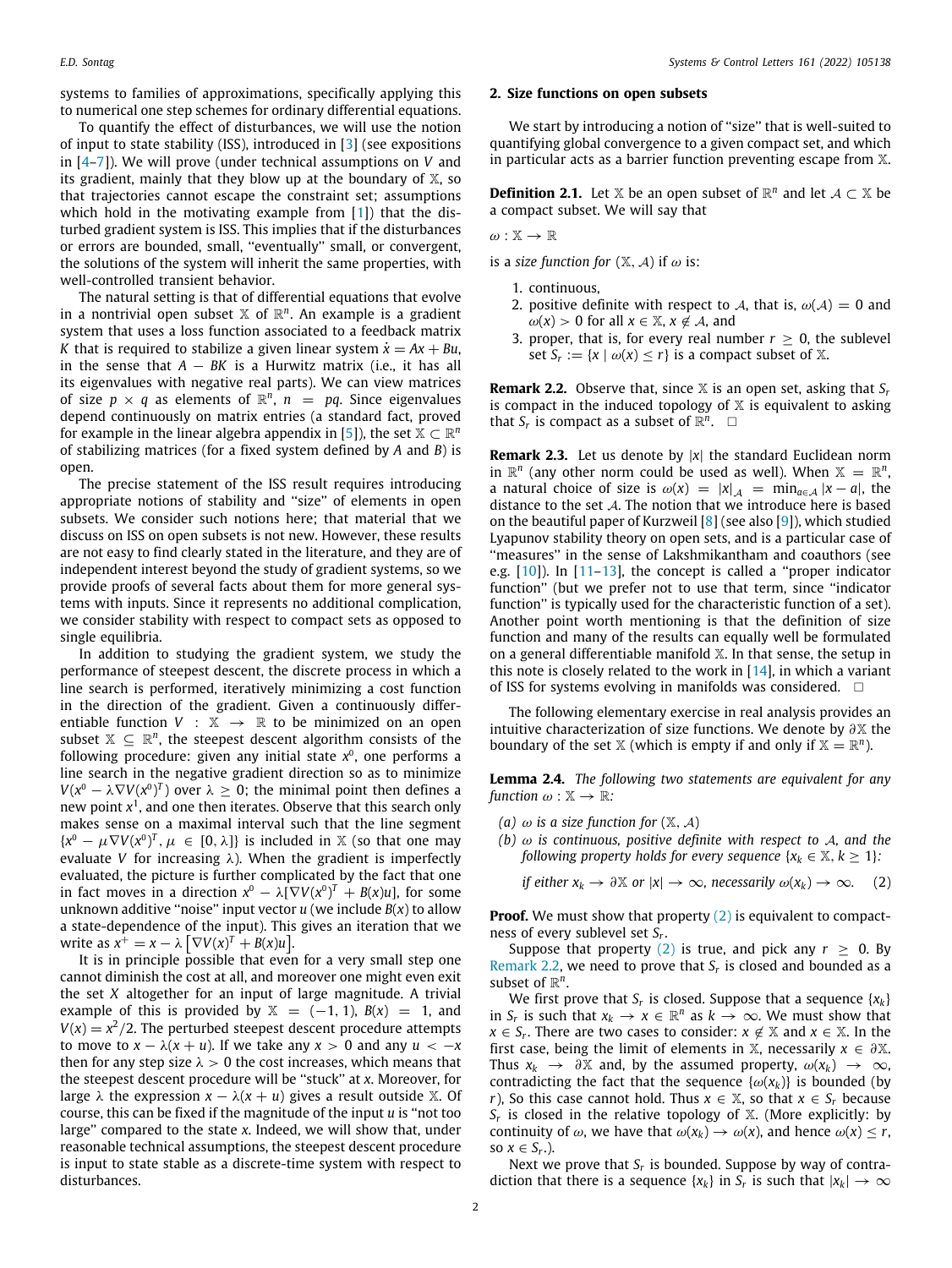as  $k \to \infty$ . Again using the assumed property, it follows that  $\omega(x_k) \to \infty$ , contradicting that all  $\omega(x_k) \leq r$ . Thus  $S_r$  is bounded.

Conversely, suppose that  $S_r$  is compact for every  $r \geq 0$  and consider a sequence { $x_k \in \mathbb{X}, k \geq 1$ }. Suppose first that  $|x_k| \to \infty$ . We need to prove that, for every  $r > 0$ , there is an integer *K* so that  $k > K \Rightarrow w(x_k) > r$ . Suppose that this is not true, i.e., there are some *r* and a subsequence  $k_j \to \infty$  so that  $x_{k_j} \in S_r$  for all *kj* . Replacing {*xk*} by this subsequence, we can then assume that *x*<sup>*k*</sup> ∈ *S<sub><i>r*</sub> for all *k*, and still  $|x_k|$  → ∞. Since *S<sub><i>r*</sub> is compact, there is a convergent subsequence with its limit  $x \in S_r$ . This contradicts that  $|x_k|$  → ∞. Similarly, suppose that  $x_k$  →  $\partial$  X. By contradiction, assume again that there are some *r* and a subsequence  $k_j \to \infty$ so that  $x_{k_j} \in S_r$  for all  $k_j$ . Replacing  $x_k$  by the subsequence, we  $\int$  can then assume that  $x_k \in S_r$  for all *k*, and still  $x_k \to \partial X$ . By compactness, we can assume, taking a subsequence, that  $x_k \rightarrow$ *x* ∈ *S*<sup>*r*</sup> ⊆  $\mathbb{X}$  for some *x*. However, since  $x_k$  → ∂ $\mathbb{X}$  (because we have subsequences of a sequence converging to the boundary), this implies that  $x \in \partial X$ . We have a contradiction, because X and ∂<sup>X</sup> are disjoint subsets of  $\mathbb{R}^n$ . This completes the proof. ■

Given any open set  $\mathbb{X} \subseteq \mathbb{R}^n$  and any compact  $\mathcal{A} \subset \mathbb{X}$ , there are many possible size functions for  $(X, \mathcal{A})$ . As we remarked earlier,  $|x|_{\mathcal{A}}$  works when  $\mathbb{X} = \mathbb{R}^n$ . In general, we may use, for example:

$$
\omega(x) = \max \left\{ |x|_{\mathcal{A}}, \frac{1}{\text{dist}(x, \partial \mathbb{X})} - \frac{a}{\text{dist}(\mathcal{A}, \partial \mathbb{X})} \right\}
$$

for any  $a \ge 1$ . The case  $a = 2$  of this formula was given in [[8\]](#page-10-6), and with that choice one has that  $\omega(x) = |x|_A$  for all *x* near *A*.

#### *2.1. Comparing size functions*

In the same manner that any two norms on a finite dimensional space are equivalent, there is a notion of equivalence of size functions.

We denote by  $\mathbb{R}_{>0}$  the set of nonnegative real numbers.

Recall that K is the set of functions  $\alpha : \mathbb{R}_{>0} \to \mathbb{R}_{>0}$  that are continuous, strictly increasing, and satisfy  $\alpha(0) = 0$ , and  $\mathcal{K}_{\infty} \subset \mathcal{K}$ is the subset of unbounded functions, that is,  $\alpha(r) \rightarrow \infty$  as  $r \rightarrow$  $\infty$ . The set  $\kappa$  is closed under sums, products, and compositions, as is the set  $K_{\infty}$ . Moreover, functions in  $K_{\infty}$  are invertible, and  $\alpha^{-1} \in \mathcal{K}_{\infty}$ , so  $\mathcal{K}_{\infty}$  is a group under composition (with identity element the map  $\alpha(r) = r$ ). If  $\alpha \in \mathcal{K}$ , one also says that " $\alpha$ is of class  $K''$  and similarly for  $K_{\infty}$ . These classes of functions have played a central role in dynamical systems since at least the textbook by Hahn [[15](#page-10-12)], and were key in the development of input to state stability notions in [\[3](#page-10-2)]. They have many other useful properties, for example the weak subadditivity property  $\alpha(r + s) \leq \alpha(2r) + \alpha(2s)$ ; see for instance [[4](#page-10-3)[,5](#page-10-5)]. They allow us to relate size functions. Observe that if  $\omega$  is a size function and  $\alpha \in \mathcal{K}_{\infty}$ , then  $\alpha \circ \omega$  is also a size function.

<span id="page-2-1"></span>**Lemma 2.5.** *Suppose that*  $\omega$  *is a size function for* ( $\mathbb{X}, \mathcal{A}$ )*. Then for each*  $\varepsilon > 0$  *there is a*  $\delta > 0$  *such that* 

$$
\omega(x) < \delta \Rightarrow |x|_{\mathcal{A}} < \varepsilon.
$$

**Proof.** Since  $\omega$  is continuous and  $\omega(\mathcal{A}) = 0$ , there exists  $\varepsilon_0 > 0$ such that  $|x|_{\mathcal{A}} \prec \varepsilon_0 \Rightarrow \omega(x) \prec 1$  and  $\mathcal{B}_{\varepsilon_0}(\mathcal{A})$ , the closed ball of radius  $\varepsilon_0$  around A, is included in X. It follows that for any  $x \in \mathbb{X}$  with  $|x|_A \leq \varepsilon_0$ ,  $\omega(x) \leq 1$ . Now pick any  $\varepsilon > 0$ . We let  $\bar{\varepsilon} := \min\{\varepsilon, \varepsilon_0\}.$  Consider the set

$$
C := \{x \mid |x|_{\mathcal{A}} \geq \bar{\varepsilon} \text{ and } \omega(x) \leq 1\}.
$$

The set is nonempty: pick any  $x \in \mathbb{X}$  with  $|x|_{\mathcal{A}} = \varepsilon_0$ ; then  $\omega(x) \leq 1$  and also  $|x|_{\mathcal{A}} = \varepsilon_0 \geq \bar{\varepsilon}$ . The set *C* is compact, because it is the intersection of a closed set and a compact set. Also,  $\omega(x)$ is nonzero in this set, because  $\omega$  is positive definite. Therefore there is a positive minimum of w on the set *C*; we pick  $\delta$  as this minimum, and thus  $x \in C \implies \omega(x) \geq \delta$ . Without loss of generality, we will assume  $\delta$  < 1 (otherwise, make  $\delta$  smaller). Now assume that  $\omega(x) < \delta$ . This means that *x* is not in *C*, so either  $\omega(x) > 1$  or  $|x|_{\mathcal{A}} < \bar{\varepsilon}$ . However,  $\omega(x) > 1$  cannot happen, because  $\omega(x) < \delta < 1$ . Therefore,  $|x|_{\mathcal{A}} < \bar{\varepsilon} \leq \varepsilon$ , as wanted.

<span id="page-2-2"></span>**Proposition 2.6.** *Suppose that*  $\omega_1$  *and*  $\omega_2$  *are two size functions for*  $(\mathbb{X}, \mathcal{A})$ *. Then, there is some*  $\alpha \in \mathcal{K}_{\infty}$  *such that* 

$$
\omega_1(x) \leq \alpha(w_2(x)) \text{ for all } x \in \mathbb{X}. \tag{3}
$$

<span id="page-2-0"></span>**Proof.** Define

$$
\widetilde{\alpha}(r) := \max_{\{x|\omega_2(x)\leq r\}} \omega_1(x).
$$

Since the set  $\{x \mid \omega_2(x) \leq r\}$  is compact, this maximum is welldefined. Note that the inequality  $(3)$  $(3)$  holds. Indeed, given any  $x \in \mathbb{X}$ , let  $r := \omega_2(x)$ ; then  $\omega_1(x) \leq \tilde{\alpha}(r) = \tilde{\alpha}(\omega_2(x))$ , because *x* belongs to the set over which we are maximizing. Moreover,  $\widetilde{\alpha}$ is nondecreasing (since as *r* is larger, one takes a maximum over a larger set). Also,  $\tilde{\alpha}(0) = 0$  by positive definiteness of  $\omega_1$  and  $\omega_2$ . We prove next that  $\widetilde{\alpha}$  is continuous at 0.

Fix any  $\varepsilon > 0$ . We want to find a  $\delta > 0$  so that  $r < \delta \Rightarrow$  $\tilde{\alpha}(r) < \varepsilon$ . From the definition of  $\tilde{\alpha}$ , it is enough to find a  $\delta$  such that, for each  $r < \delta$ :

$$
\omega_2(x) \le r \implies \omega_1(x) < \varepsilon/2.
$$

Since  $\omega_1$  is continuous and  $\omega_1(A) = 0$ , there is a  $\delta_1 > 0$  such that

$$
|x|_{\mathcal{A}} \, < \delta_1 \; \Rightarrow \; \omega_1(x) < \varepsilon/2.
$$

By [Lemma](#page-2-1) [2.5](#page-2-1) applied to  $\omega_2$  and  $\varepsilon = \delta_1$ , there is a  $\delta > 0$  such that

$$
\omega_2(x) < \delta \ \Rightarrow \ |x|_{\mathcal{A}} < \delta_1.
$$

We conclude that:

$$
\omega_2(x) < \delta \implies \omega_1(x) < \varepsilon/2.
$$

Now assume  $r < \delta$ . For any *x* such that  $\omega_2(x) \le r$ , also  $\omega_2(x) < \delta$ , and hence  $\omega_1(x) < \varepsilon/2$ , as wanted.

So far we have a nondecreasing  $\widetilde{\alpha}: \mathbb{R}_{\geq 0} \to \mathbb{R}_{\geq 0}$  which satisfies  $\tilde{\alpha}(0) = 0$  and is continuous at zero. Such a function can be majorized by a class  $\mathcal{K}_{\infty}$  function  $\alpha$ , i.e.  $\widetilde{\alpha}(r) \leq \alpha(r)$  for all *r*, which together with  $\omega_1(x) \leq \tilde{\alpha}(\omega_2(x))$  implies the estimate ([3\)](#page-2-0). The construction of  $\alpha$  is a standard exercise. First majorize  $\tilde{\alpha}$  by a nondecreasing continuous function. For example, pick a doubly infinite sequence of nonnegative numbers  $r_k$ ,  $k \in \mathbb{Z}$  so that  $r_k \to 0$ monotonically as  $k \rightarrow -\infty$  and  $r_k \rightarrow \infty$  monotonically as  $k \rightarrow +\infty$  and let  $\alpha$  interpolate linearly the values  $(r_k, \widetilde{\alpha}(r_{k+1}))$ (recall that  $\tilde{\alpha}$  is nondecreasing, so that the interpolation function is nondecreasing, and it clearly majorizes  $\widetilde{\alpha}$ ). This gives an  $\alpha \in \mathcal{K}$ . Finally, add any  $K_{\infty}$  function to obtain an  $\alpha$  of class  $K_{\infty}$ .

<span id="page-2-4"></span>**Corollary 2.7.** *Suppose that*  $\omega_1$  *is a size function for*  $(\mathbb{X}, \mathcal{A})$ *. Let*  $\omega_2 : \mathbb{X} \to \mathbb{R}^n$  be a continuous function. Then the following properties *are equivalent:*

- *(a)*  $\omega_2$  *is a size function for*  $(\mathbb{X}, \mathcal{A})$ *;*
- *(b) there exist functions*  $\alpha_1, \alpha_2 \in \mathcal{K}_{\infty}$  *such that*

<span id="page-2-3"></span>
$$
\alpha_1(\omega_1(x)) \leq \omega_2(x) \leq \alpha_2(w_1(x)) \quad \text{for all } x \in \mathbb{X} \,.
$$
 (4)

**Proof.** Suppose that  $\omega_2$  is a size function for  $(\mathbb{X}, \mathcal{A})$ . By [Propo](#page-2-2)[sition](#page-2-2) [2.6](#page-2-2), there is an  $\alpha \in \mathcal{K}_{\infty}$  such that  $\omega_1(x) \leq \alpha(w_2(x))$  for all *x*. Thus  $\alpha_1(\omega_1(x)) \leq w_2(x)$  where  $\alpha_1 = \alpha^{-1}$ . Applying again [Proposition](#page-2-2) [2.6,](#page-2-2) but interchanging the  $\omega_i$ 's, we have an  $\alpha_2 \in \mathcal{K}_{\infty}$ such that  $\omega_2(x) \leq \alpha_2(w_1(x))$  for all *x*, so [\(4](#page-2-3)) holds.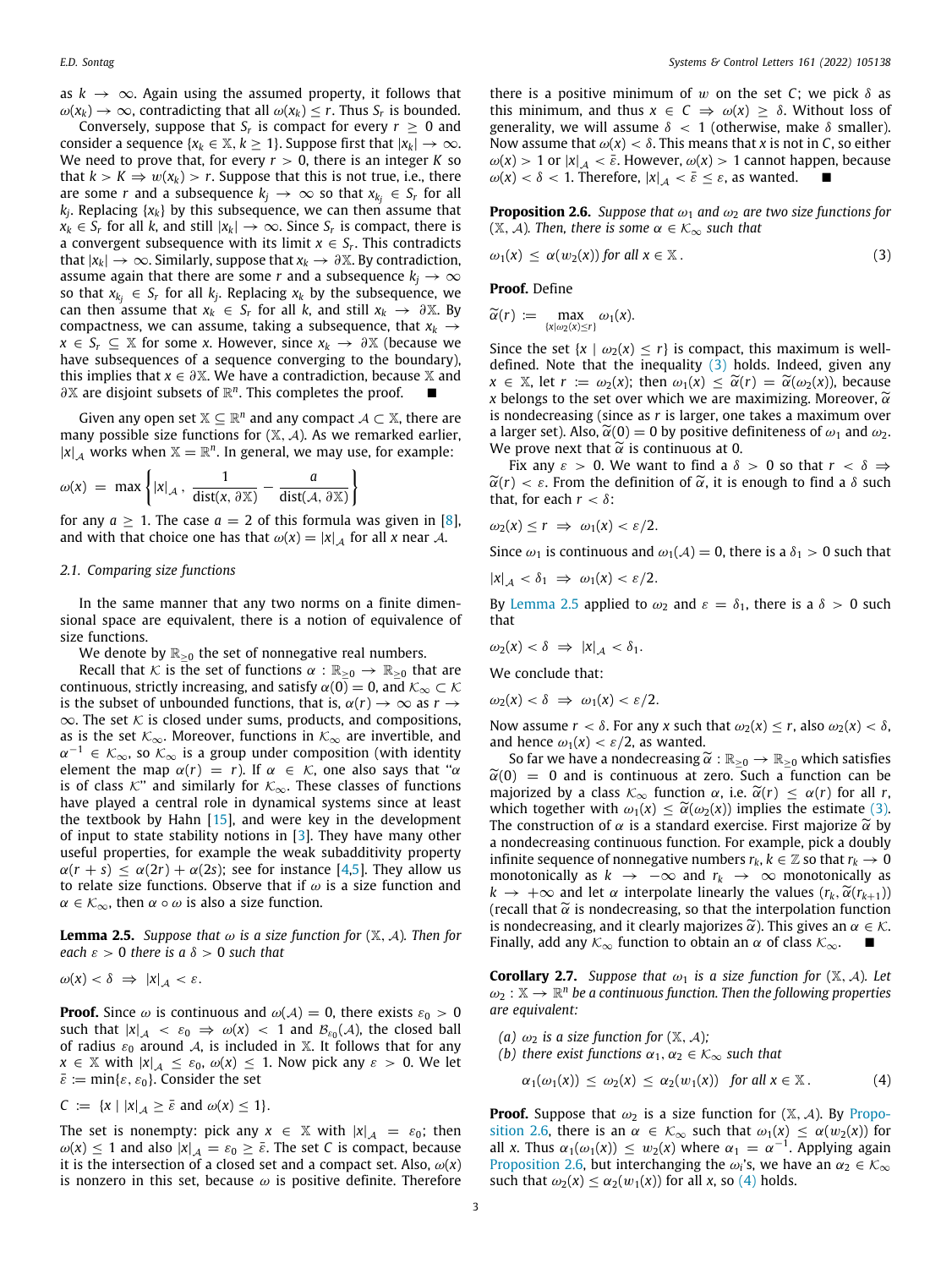Conversely, suppose that [\(4](#page-2-3)) holds. Since  $\omega_2(x) > \alpha_1(\omega_1(x))$ and  $\alpha_1(\omega(x)) > 0$  for  $x \notin A$ , it follows that  $\omega_2(x) > 0$  for  $x \notin A$ . On the other hand,  $\omega_2(\mathcal{A}) \leq \alpha_2(w_1(\mathcal{A})) = 0$ , so  $\omega_2$  is positive definite with respect to A. It remains to show that  $\omega_2$  is proper. Pick any  $r \geq 0$ ; we need to show that  $S_r = \{x \mid \omega_2(x) \leq r\}$  is compact. Note that  $S_r \subseteq S'_r := \{x \mid \omega_1(x) \leq \alpha_1^{-1}(r)\}$  and that the latter set is compact because  $\omega_1$  is proper. As the restriction of  $\omega_2$ to  $S'_r$  is continuous,  $S_r$  is closed in  $S'_r$  and therefore compact.  $\blacksquare$ 

## **3. Systems with inputs**

From now on, assume given an open subset  $\mathbb{X} \subseteq \mathbb{R}^n$ ,  $\mathcal{A} \subset \mathbb{X}$ , and a size function  $\omega$  for  $(X, \mathcal{A})$ . We consider here systems with *n* state variables and *m*-dimensional inputs in the usual sense of control theory [[5](#page-10-5)]:

 $\dot{x}(t) = f(x(t), u(t))$ 

(the argument ''*t*'' is often omitted, and dot indicates derivative with respect to time). The map

$$
f:\mathbb{X}\times\mathbb{R}^m\to\mathbb{R}^n
$$

is assumed to be locally Lipschitz and

 $f(A, 0) = 0.$ 

States  $x(t)$  take values in  $X$ , and inputs (also called "controls" or ''disturbances'' depending on the context) are Lebesgue measurable essentially bounded maps

 $u: [0, \infty) \to \mathbb{R}^m$ .

We consider the sup norm of inputs:

 $||u||_{\infty}$  := ess sup |*u*(*t*)|

where  $|u|$  is the Euclidean norm in  $\mathbb{R}^m$  and "ess sup" denotes essential supremum.

For each initial state  $x^{\scriptscriptstyle 0}$  and each input *u*, the solution of the initial value problem with initial state  $x(0) = x^0$  and input *u* is denoted as

 $x(t, x^0, u) \in \mathbb{X}$ 

and is defined on some maximal interval

 $[0, t_{\max}(x^0, u)).$ 

**Remark 3.1.** For the sake of maximum generality, we allow inputs to be arbitrary (bounded) measurable functions. A technical issue is that measurable functions are in reality equivalence classes of functions, equal only up to measure zero subsets. Solutions of the differential equation are absolutely continuous functions and estimates over time have to be qualified by the phrase ''for almost all *t*''. We omit this qualification to make reading easier. In any event, for continuous inputs (which suffice for most applications) solutions are continuously differentiable and there is no need for the qualifier.  $\square$ 

#### *3.1. Input to state stability*

The notion of input to state stability (ISS), introduced in [[3\]](#page-10-2) (see expositions in  $[4-7]$  $[4-7]$  $[4-7]$ ) provides a framework to describe stability features of the mapping  $(x(0), u(\cdot)) \mapsto x(\cdot)$  that sends initial states and input functions into solution trajectories. Prominent among these features are that inputs that are bounded, small, ''eventually'' small, or convergent, should lead to states with the respective property. In addition, ISS quantifies how initial states affect transient behavior.

The formal definition, extended to open subsets, is as follows. Recall that a function  $\beta : [0, \infty) \times [0, \infty) \rightarrow [0, \infty)$  is said to



<span id="page-3-0"></span>**Fig. 1.** ISS combines overshoot and asymptotic behavior.

be of class  $K\mathcal{L}$  if (1) for each fixed *t*,  $\beta(s, t)$  as a function of *r* is in class  $K$  and (2) for each fixed  $r$ ,  $\beta(r, t)$  decreases to zero as  $t \rightarrow \infty$ .

**Definition 3.2.** A system is *input to state stable (ISS)* (on the open set X and with respect to A) if there exist functions  $\beta \in \mathcal{KL}$  and  $\gamma \in \mathcal{K}_{\infty}$  so that the following property holds: for all inputs  $u(\cdot)$ and all initial conditions  $x^0 \in \mathbb{X}$ , the solution is defined for all  $t \geq 0$ , that is,  $t_{\text{max}}(x^0, u) = +\infty$ , and it satisfies the estimate:

$$
\omega(x(t, x^0, u)) \leq \beta(\omega(x^0), t) + \gamma (\|u\|_{\infty})
$$
 (ISS)

for all  $t \geq 0$ .

Note that this definition is independent of the particular size function used (although with  $\beta$  and  $\gamma$  functions that may change with  $\omega$ ) because of [Proposition](#page-2-2) [2.6](#page-2-2). When  $\mathbb{X} = \mathbb{R}^n$ , since  $|x|_{\mathcal{A}}$  is a size function, this becomes the usual definition of ISS.

Since, in general,  $\max\{a, b\} \le a + b \le \max\{2a, 2b\}$ , one could restate the ISS condition in a slightly different manner, namely, asking for the existence of some  $\beta \in \mathcal{KL}$  and  $\gamma \in \mathcal{K}_{\infty}$  (in general different from the ones in the ISS definition) such that

$$
\omega(x(t, x^0, u)) \leq \max \{ \beta(\omega(x^0), t), \gamma(\|u\|_{\infty}) \}
$$

holds for all solutions.

Intuitively, the definition of ISS requires that, for *t* large, the size of the state must be bounded by some function of the sup norm, that is to say, the maximum amplitude, of inputs, since  $\beta(\omega(x^0), t) \rightarrow 0$  as  $t \rightarrow \infty$ . On the other hand, the term  $\beta(\omega(x^0), 0)$  may dominate for small *t*, and this serves to quantify the magnitude of the transient (overshoot) behavior as a function of the size of the initial state  $x^0$ , see [Fig.](#page-3-0) [1](#page-3-0).

For stable (*A* having all eigenvalues with negative real part) linear systems  $\dot{x} = Ax + Bu$  evolving on  $\mathbb{X} = \mathbb{R}^n$ , the variation of parameters formula gives immediately the following inequality:

$$
|x(t)| \leq \beta(t) |x^0| + \gamma \|u\|_{\infty},
$$

where

$$
\beta(t) = \|e^{tA}\| \rightarrow 0 \text{ and } \gamma = \|B\| \int_0^\infty \|e^{sA}\|ds < \infty
$$

(here ∥·∥ is induced operator norm). This is a particular case of the ISS estimate,  $|x(t)| \leq \beta(|x^0|, t) + \gamma$  ( $||u||_{\infty}$ ), with linear comparison functions. Note that  $\beta(t) \leq Ce^{-\lambda t}$  for some  $C > 0$  and some  $\lambda > 0$ , so one has exponential convergence when  $u \equiv 0$ .

**Remark 3.3.** We could think of a particular size function  $\omega$  as an *output* function or "observable"  $y = \omega(x)$  of the system  $\dot{x} =$  $f(x, u)$ . With this interpretation, the definition is almost identical with that of "state-independent input to output stability" (SIIOS) given in [\[16\]](#page-10-13). The paper [\[16\]](#page-10-13) presents a large number of results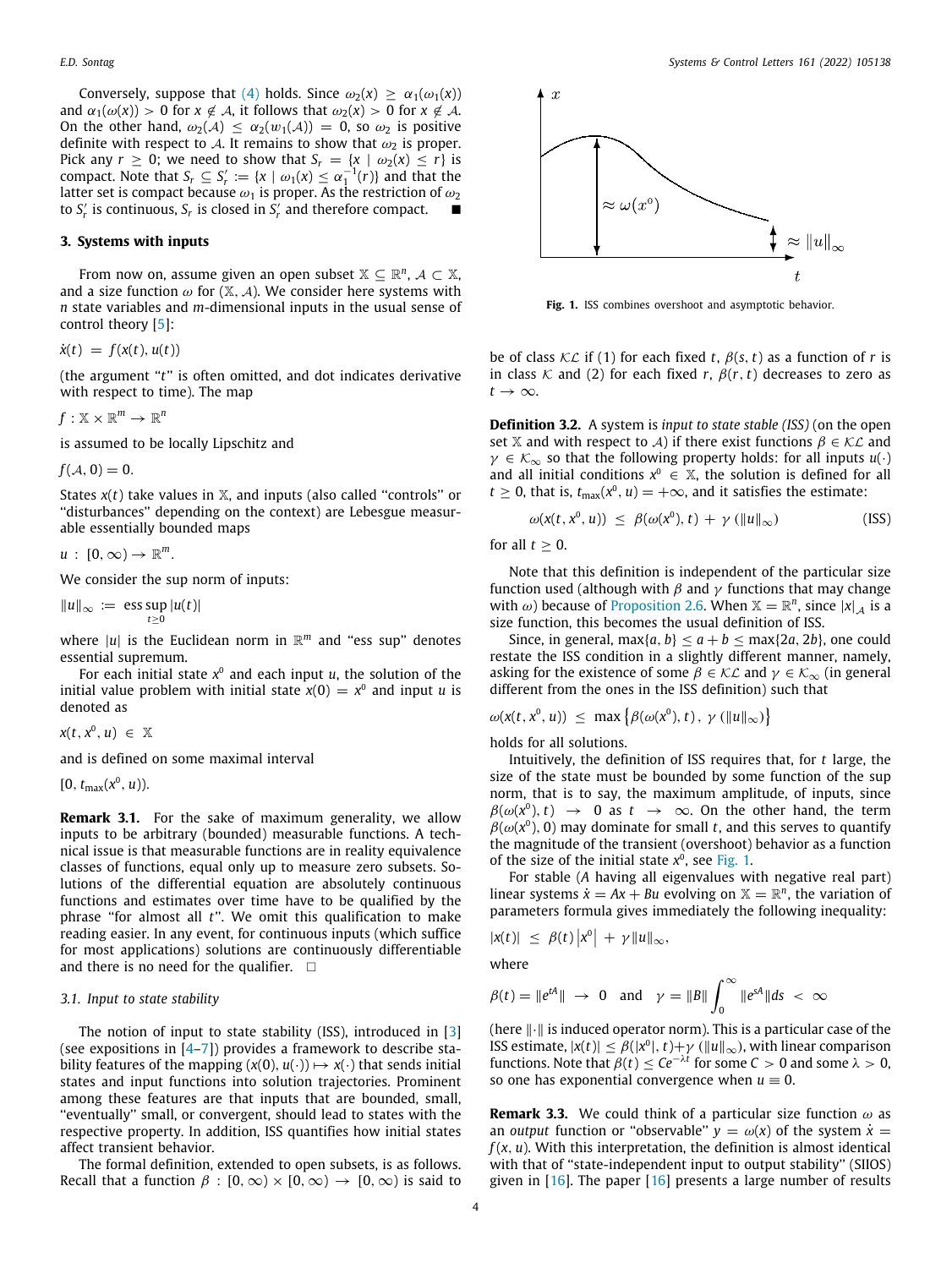relating SIIOS to several other stability notions with respect to outputs. However, the interest in that paper is on *non-proper* ω, and  $X = \mathbb{R}^n$ , since for proper functions and  $X = \mathbb{R}^n$ , SIIOS would simply coincide with ISS.  $\square$ 

<span id="page-4-2"></span>**Remark 3.4.** The definition of ISS on open sets is the only one that is invariant under coordinate changes and is also compatible with the definition of ISS on Euclidean spaces. To see this, let us take the case  $\mathcal{A} = \{\bar{x}\}\$ . Generally, suppose that  $\mathbb{X} \subseteq \mathbb{R}^n$  and  $\mathbb{Y} \subseteq$  $\mathbb{R}^n$  are open subsets (for example,  $\mathbb{Y} = \mathbb{R}^n$ ), that  $\varphi : \mathbb{X} \to \mathbb{Y}$  is a diffeomorphism with  $\varphi(\bar{x}) = \bar{y}$ , and that  $\omega_{\Psi}$  is a size function for  $(\mathbb{Y}, \bar{y})$ . Then  $\omega_{\mathbb{X}}(x) := \omega_{\mathbb{Y}}(\varphi(x))$  defines a size function for  $(\mathbb{X}, \mathcal{A})$ : continuity and positive definiteness are clear, and properness follows because, given any  $r \geq 0$ , the set  $S_r := \{x \mid \omega_{\mathbb{X}}(x) \leq r\}$  is the same as  $\varphi^{-1}(\{y \mid \omega_Y(y) \leq r\})$ , and this set is compact because  $\varphi^{-1}$  is continuous and  $\{y \mid \omega_y(Y) \leq r\}$  is compact. Now, given any system  $\dot{x} = f(x, u)$  with state space X, define the system  $\dot{y} = g(y, u)$  with state space Y by mapping trajectories under  $\varphi$ , that is,  $g(y, u) := \varphi_*(\varphi^{-1}(y)) f(\varphi^{-1}(y), u)$ , where  $\varphi_*$  denotes the Jacobian of  $\varphi$ . Suppose that this transformed system is ISS, so we have an estimate:

$$
\omega_{\mathbb{Y}}(y(t, y^0, u)) \leq \max \left\{ \beta(\omega_{\mathbb{Y}}(y^0), t), \gamma(\|u\|_{\infty}) \right\}
$$

that holds for all solutions. For any initial state *x* <sup>0</sup> of the original system,  $\varphi(x(t, x^0, u)) = y(t, y^0, u)$ , by construction. Since  $\omega_{\mathbb{Y}}(\varphi(\mathsf{x}(t, \mathsf{x}^0, u))) = \omega_{\mathbb{X}}(\mathsf{x}(t, \mathsf{x}^0, u))$  by definition of  $\omega_{\mathbb{X}}$ , we conclude that the original system is ISS as well. Now, if a system is ISS on an open set with respect to a point equilibrium  $A$ , there is a diffeomorphism  $\varphi : \mathbb{X} \to \mathbb{Y} = \mathbb{R}^n$ . Thus, the definition of ISS on Euclidean spaces maps precisely into the definition that we gave. □

#### *3.2. ISS-Lyapunov functions*

We now define ISS-Lyapunov functions on open sets. These are functions that can be used to certify that a system is ISS. We assume given a system  $\dot{x} = f(x, u)$  as above.

**Definition 3.5.** A continuously differentiable  $V : \mathbb{X} \to \mathbb{R}$  is said to be an *ISS-Lyapunov function* for  $\dot{x} = f(x, u)$  with respect to  $(X, A)$ if  $V(x) = \overline{V}$  for  $x \in A$  and the following properties hold:

(a)  $V - \overline{V}$  is a size function for  $(\mathbb{X}, \mathcal{A})$ , and

(b) there exist functions  $\alpha, \gamma \in \mathcal{K}_{\infty}$  such that

$$
\dot{V}(x, u) \le -\alpha(\omega(x)) + \gamma(|u|) \quad \forall (x, u) \in \mathbb{X} \times \mathbb{R}^m \qquad \text{(L-ISS)}
$$
\nwhere  $\dot{V} : \mathbb{X} \times \mathbb{R}^m \to \mathbb{R}$  is the function:

$$
\dot{V}(x, u) := \nabla V(x) \cdot f(x, u).
$$

The interpretation of  $\dot{V}$  is given by the fact that, for any solution *x*(*t*) of  $\dot{x} = f(x, u)$ , the derivative  $dV(x(t))/dt$  is  $\dot{V}(x(t), u(t))$ .

**Remark 3.6.** Property (a) in the definition of ISS-Lyapunov function is equivalent to the existence of two functions  $\alpha_i \in \mathcal{K}_{\infty}$ ,  $i = 1, 2$  such that

$$
\alpha_1(\omega(x)) \leq V(x) - \overline{V} \leq \alpha_2(\omega(x)) \quad \forall x \in \mathbb{X} \,.
$$
 (5)

This is an immediate application of [Corollary](#page-2-4) [2.7](#page-2-4). Regarding property (b), redefining  $\alpha := \alpha \circ \alpha_2^{-1} \in \mathcal{K}_{\infty}$ , one also has an estimate in which, instead of condition (L-ISS), one has the differential inequality:

$$
\dot{V}(x, u) \leq -\alpha(V(x)) - \overline{V} + \gamma(|u|) \quad \forall (x, u) \in \mathbb{X} \times \mathbb{R}^m. \quad (L-ISS')
$$

<span id="page-4-1"></span>Conversely, suppose that (a) and (L-ISS') hold. Let  $\alpha_1$  be as in ([5\)](#page-4-0). Then  $\widetilde{\alpha}(\omega(x)) \leq \alpha(V(x)) - V$ , where  $\widetilde{\alpha} := \alpha \circ \alpha_1$ . This  $\widetilde{\alpha}$  gives an estimate of the form (L-ISS).  $\square$ 

**Theorem 1.** *If a system admits an ISS-Lyapunov function, then it is ISS.* 

This is a well-known fact, and its proof is entirely analogous to the proof for  $X = \mathbb{R}^n$  in the original paper [[3\]](#page-10-2). We sketch the details here, starting from an estimate L-ISS'. Pick any solution  $x(t, x^0, u)$ , and define

$$
v(t) := V(x(t, x^0, u)) - \overline{V}.
$$

Note that  $\dot{v}(t) = \dot{V}(x(t), u(t)) \leq -\alpha(v(t)) + \gamma(|u(t)|)$ . For any *t*, either  $\alpha(v(t)) \leq 2\gamma(|u(t)|)$  or  $\dot{v}(t) \leq -\alpha(v(t))/2$ . From here, one deduces by a comparison theorem that

$$
v(t) \le \max \{ \beta(v(0), t), \alpha^{-1}(2\gamma(\|u\|_{\infty})) \} \quad \forall t \in [0, t_{\max}(x^0, u)),
$$

where the  $KL$  function  $\beta(s, t)$  is the solution  $y(t)$  of the initial value problem

$$
\dot{y}=-\frac{1}{2}\alpha(y), \quad y(0)=s.
$$

Using that  $v(0) = V(x^0) - \overline{V} \leq \alpha_2(\omega(x^0))$  and  $\omega(x(t, x^0, u)) \leq$  $\alpha_1^{-1}(V(x(t, x^0, u)) - \overline{V}) = \alpha_1^{-1}(v(t))$ , we have

$$
\omega(x(t, x^0, u)) \le \max \left\{ \alpha_1^{-1}(\beta(\alpha_2(\omega(x^0)), t)), \alpha_1^{-1}(\alpha^{-1}(2\gamma(\|u\|_{\infty}))) \right\}
$$
  

$$
\le \max \left\{ \widetilde{\beta}(\omega(x^0), t), \widetilde{\gamma}(\|u\|_{\infty}) \right\} \ \forall \ t \in [0, t_{\max}(x^0, u)),
$$

with  $\beta \in \mathcal{KL}$  and  $\widetilde{\gamma} \in \mathcal{K}_{\infty}$ . It only remains to prove that  $t_{\text{max}}(x^0, u) = +\infty$ . To see this, note that, for any solution  $x(t, x^0, u)$ , we have the bound

$$
\omega(x(t, x^0, u)) \leq r := \max \{ \widetilde{\beta}(\omega(x^0), 0), \widetilde{\gamma}(\Vert u \Vert_{\infty}) \}.
$$

Therefore,  $x(t, x^0, u) \in S_r$  for all *t* on the maximal interval of definition of the solution. The set *S<sup>r</sup>* is compact (properness of size functions), so the solution is defined for all  $t > 0$  (see for example the ODE appendix in [\[5](#page-10-5)]).

The converse of [Theorem](#page-4-1) [1](#page-4-1) is also true: *if a system is ISS, then it admits an ISS-Lyapunov function.* Again, the proof is entirely analogous to that for the case  $X = \mathbb{R}^n$ , proved in [[17](#page-10-14)[,18](#page-10-15)], which is basically a theorem about Lyapunov functions for differential inclusions. We have not been able to find a clean citation for this converse result, though it can be easily derived from a far more general theorem, valid for hybrid systems, given in [\[13\]](#page-10-10). In the special case of a singleton  $A = {\bar{x}}$ , one can derive the theorem from the case  $X = \mathbb{R}^n$  as follows. If a system is ISS, then the system with zero inputs  $\dot{x} = f(x, 0)$  has  $\bar{x}$  as an asymptotically stable point with domain of attraction all of  $X$ (this follows from the estimate  $\omega(x) < \beta(\omega(0), t)$ ). This implies that  $X$  is diffeomorphic to  $\mathbb{R}^n$ , see Theorem 2.2 in [[19](#page-10-16)], which obtains this as a simple corollary of the Brown–Stallings Theorem. (A proof of a simpler fact, that  $X$  must be contractible, is very easy; see for example theorem 21 in [[5](#page-10-5)].) This means that under a diffeomorphism, we can apply the result for  $\mathbb{X} = \mathbb{R}^n$ , and when transforming back, we obtain an L-ISS Lyapunov function.

## <span id="page-4-0"></span>**4. Application to gradient systems**

We assume given a pair  $(X, \mathcal{A})$  and a size function  $\omega$  for  $(X, \mathcal{A})$ . We write the gradient of a function  $V : \mathbb{X} \to \mathbb{R}$  as a row (co)vector ∇*V*, and its Euclidean norm as |∇*V*|. When ∇*V* is locally Lipschitz, the gradient flow has unique solutions and if ∇*V* is globally Lipschitz, these solutions are automatically defined for all  $t \geq 0$ . (In the notations of Nesterov's book [\[20\]](#page-10-17), the set of functions *V* for which ∇*V* has a uniform Lipschitz constant *L* is denoted  $C_l^{1,1}(\mathbb{X})$ . In our setup, solutions are defined for all  $t \geq 0$ **L** even if  $\nabla V$  is not assumed to be globally Lipschitz.)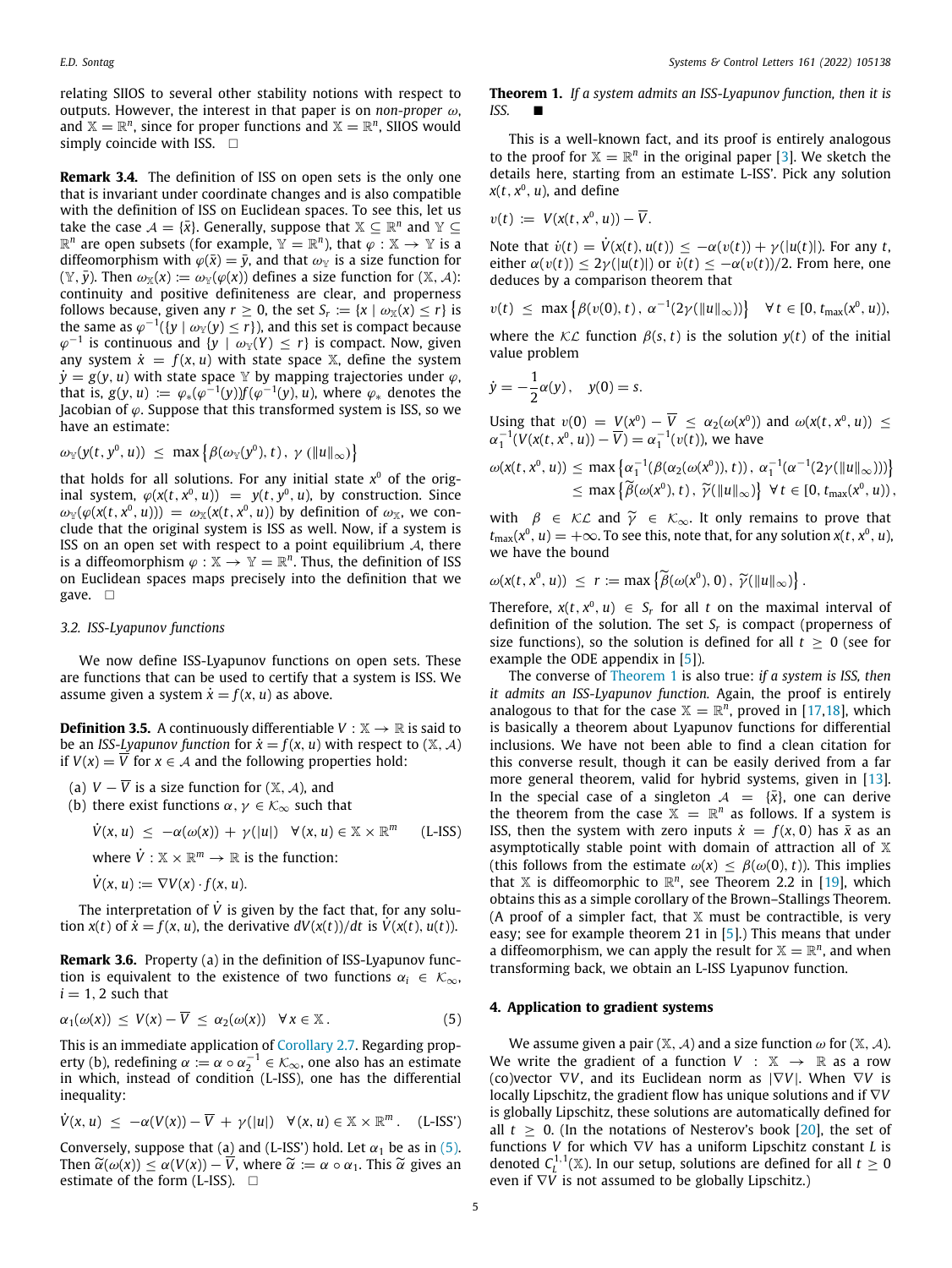#### *4.1. Proper loss functions*

**Definition 4.1.** A continuously differentiable  $V : \mathbb{X} \rightarrow \mathbb{R}$ , with locally Lipschitz continuous gradient ∇*V*, will be said to be a *proper loss function* with respect to  $(X, \mathcal{A})$  if  $V(x) = \overline{V}$  for  $x \in \mathcal{A}$ and the following properties hold:

(a)  $V - \overline{V}$  is a size function for  $(X, \mathcal{A})$ , and (b)  $|\nabla V|$  is a size function for  $(\mathbb{X}, \mathcal{A})$ . □

<span id="page-5-0"></span>**Lemma 4.2.** *Suppose given a continuously differentiable V* :  $\mathbb{X} \rightarrow$ R, with locally Lipschitz continuous gradient  $\nabla V$ , so that  $V(x) = \overline{V}$ *for*  $x \in A$  *and such that*  $V - \overline{V}$  *is a size function for*  $(X, A)$ *. Then these two properties are equivalent:*

- *V is a proper loss function,*
- *for some*  $\alpha \in \mathcal{K}_{\infty}$ *,*
- $\alpha(\omega(x)) \leq |\nabla V(x)|$  *for all*  $x \in \mathbb{X}$ .

**Proof.** Suppose that *V* is a proper loss function. Since  $|\nabla V|$  is a size function for  $(X, \mathcal{A})$ , there is an  $\alpha \in \mathcal{K}_{\infty}$  as claimed, by [Corollary](#page-2-4) [2.7](#page-2-4) (take  $\alpha = \alpha_1$ ). Conversely, suppose that  $\alpha(\omega(x)) \leq$  $|\nabla V(x)|$  with  $\alpha \in \mathcal{K}_{\infty}$ . Then  $\nabla V(A) = 0$ , because *V* has a (local and even global) minimum at A. For  $x \notin A$ ,  $0 < \alpha(\omega(x)) \le$  $|\nabla V(x)|$ , so  $|\nabla V(x)|$  is positive definite.

It remains to show that  $|\nabla V|$  is proper. Pick any  $r \geq 0$ ; we need to show that  $S_r = \{x \mid |\nabla V(x)| \leq r\}$  is compact. Note that  $S_r \subseteq S'_r := \{x \mid \omega(x) \leq \alpha^{-1}(r)\}$  and that the latter set is compact because  $\omega$  is proper. As the restriction of  $\nabla V$  to  $S'_r$  is continuous, *S*<sup>*r*</sup> is closed in *S*<sup>*r*</sup><sub>*r*</sub></sub> and therefore compact. ■

Applied with  $\omega = V - \overline{V}$ , [Lemma](#page-5-0) [4.2](#page-5-0) together with the definition of size function says that an equivalent way to define a proper loss function is to ask:

- *V* is continuously differentiable, with locally Lipschitz continuous gradient;
- *V* achieves a strict global minimum at  $x \in A$ ;
- *V* is proper; and
- there is some  $\alpha \in \mathcal{K}_{\infty}$  such that

$$
\alpha(V(x)-\overline{V}) \leq |\nabla V(x)|^2 \quad \text{for all } x \in \mathbb{X}.
$$
 (6)

We wrote  $|\nabla V(x)|^2$  instead of  $|\nabla V(x)|$  for convenience in what follows; this makes no difference, since  $(\alpha(\cdot))^2$  is a  $\mathcal{K}_\infty$  function if and only if  $\alpha$  is.

In many problems one can directly obtain an estimate as in ([6\)](#page-5-1), and this is useful for obtaining explicit ISS stability rates.

#### *4.2. Gradient flow is ISS*

Fix a proper loss function *V*, a constant  $\eta > 0$  (the "learning") rate"), and a locally Lipschitz mapping  $B$  :  $\mathbb{X} \to \mathbb{R}^{n \times m}$  with bounded image. We consider the gradient system in  $(1)$  $(1)$ , repeated here for convenience:

$$
\dot{x}(t) = -\eta \nabla V(x(t))^T + B(x(t))u(t).
$$

**Theorem 2.** *If V is a proper loss function, then system* ([1](#page-0-1)) *is ISS.*

**Proof.** We will prove that  $V - \overline{V}$  is an ISS-Lyapunov function for ([1\)](#page-0-1). Since  $V - \overline{V}$  is a size function, we need to show an estimate (L-ISS'). We have:

$$
\dot{V}(x, u) = -\eta |\nabla V(x)|^2 + \nabla V(x) B(x)u
$$
  
=  $-\eta |\nabla V(x)|^2 + (\sqrt{\eta} \nabla V(x))(\sqrt{1/\eta} B(x)u)$   
 $\leq -\eta |\nabla V(x)|^2 + \frac{\eta}{2} |\nabla V(x)|^2 + \frac{1}{2\eta} |B(x)u|^2$ 

$$
= -\frac{\eta}{2} |\nabla V(x)|^2 + \frac{1}{2\eta} |B(x)u|^2
$$
  
\n
$$
\leq -\frac{\eta}{2} \alpha (V(x) - \overline{V}) + \frac{K_B}{2\eta} |u|^2
$$
  
\n
$$
= -\widetilde{\alpha} (V(x) - \overline{V}) + \gamma (|u|)
$$

where we used that, for row and column vectors in  $\mathbb{R}^n$ ,  $|vw| \leq$  $|v||w| \leq (1/2)(|v|^2 + |w|^2)$  (Cauchy–Schwarz inequality followed by 2*ab*  $\leq a^2 + b^2$ ), and the inequality  $\alpha(V(x) - \overline{V}) \leq |\nabla V(x)|^2$ and where  $K_B$  is an upper bound on the induced Euclidean norms  $|B(x)|, x \in \mathbb{X}$ , and defined  $\tilde{\alpha} := \frac{\eta}{2}\alpha \in \mathcal{K}_{\infty}$  and  $\gamma := \frac{k_B}{2\eta}r^2 \in \mathcal{K}_{\infty}$ .<br>So *V* is an ISS-Jyanupov function, and thus the system (1) is So *V* is an ISS-Lyapunov function, and thus the system  $(1)$  $(1)$  is  $ISS$ 

In the particular case in which the estimate  $\alpha(V(x) - \overline{V}) \leq$  $|\nabla V(x)|^2$  holds with a linear function  $\alpha$ , the proof of [Theorem](#page-4-1) [1](#page-4-1) provides a rate of decrease for  $v(t) = V(x(t)) - \overline{V}$  which is exponential: the function  $\beta(r, t)$  has the form  $e^{-\lambda t}r$  for some positive λ.

#### *4.3. An example: LQR problem*

The (infinite-horizon) LQR problem is one of the best-studied optimal control problems. Consider a time-invariant linear system

$$
\dot{x} = Ax + Bu
$$

and define the cost function:

$$
\mathcal{J}(x^0, u) := \int_0^\infty x^T(t) Qx(t) + u^T(t) R u(t) dt
$$

where  $x(t) = x(t, x^0, u)$ . Here  $x(t) \in \mathbb{R}^n$ ,  $u(t) \in \mathbb{R}^m$ ,  $A \in \mathbb{R}^{n \times n}$ and  $B \in \mathbb{R}^{n \times m}$  are matrices so that the pair  $(A, B)$  is controllable (or even just stabilizable or ''asymptotically controllable''), which guarantees the finiteness of the objective function, and  $Q \in \mathbb{R}^{n \times n}$ , and  $R \in \mathbb{R}^{m \times m}$  are positive definite. The objective is to minimize  $\mathcal{J}(x^0, u)$  over all measurable essentially bounded control functions  $u : [0, \infty) \to \mathbb{R}^m$ , for any given  $x^0$ .

<span id="page-5-1"></span>The unique optimal control is obtained by using the linear feedback law  $u(t) = -Kx(t)$ , where  $K = R^{-1}B^{T} \Pi$  and  $\Pi$  is the unique positive definite solution of the algebraic Riccati equation

$$
\Pi BR^{-1}B^T\Pi - A^T\Pi - \Pi A - Q = 0
$$

(that is,  $u(t) = -Kx(t)$ ), where *x* solves  $\dot{x} = (A - BK)x$  with  $x(0) = x^0$ ), and at this optimum value,

$$
\mathcal{J}(x^0, u) = (x^0)^T \Pi x^0
$$

(see, for instance, Theorem 41 in [\[5](#page-10-5)]). The optimal feedback  $\overline{r}$  matrix  $K = R^{-1}B^{T} \Pi$  stabilizes the system, i.e.,  $A - BK$  is a Hurwitz matrix (all eigenvalues have negative part).

Since the optimal control is given by a linear feedback, one may pose the simpler question of optimizing over all feedback matrices which belong to the open set  $X := {K \mid A - BK}$  is Hurwitz}. In terms of *K* and using  $u = -Kx$ , one can introduce the loss function

$$
V_{x^0}(K) := \int_0^\infty x(t)^T Qx(t) + (-Kx(t))^T R(-Kx(t)) dt
$$

where *x*(*t*) solves  $\dot{x} = (A - BK)x$ , i.e.,  $x(t) = e^{(A - BK)t}x^0$ , so that we can also write

$$
V_{x^0}(K) = \int_0^\infty x(t)^T (Q + K^T R K) x(t) dt
$$
  
= trace  $\left( (Q + K^T R K) \int_0^\infty x(t) x(t)^T dt \right)$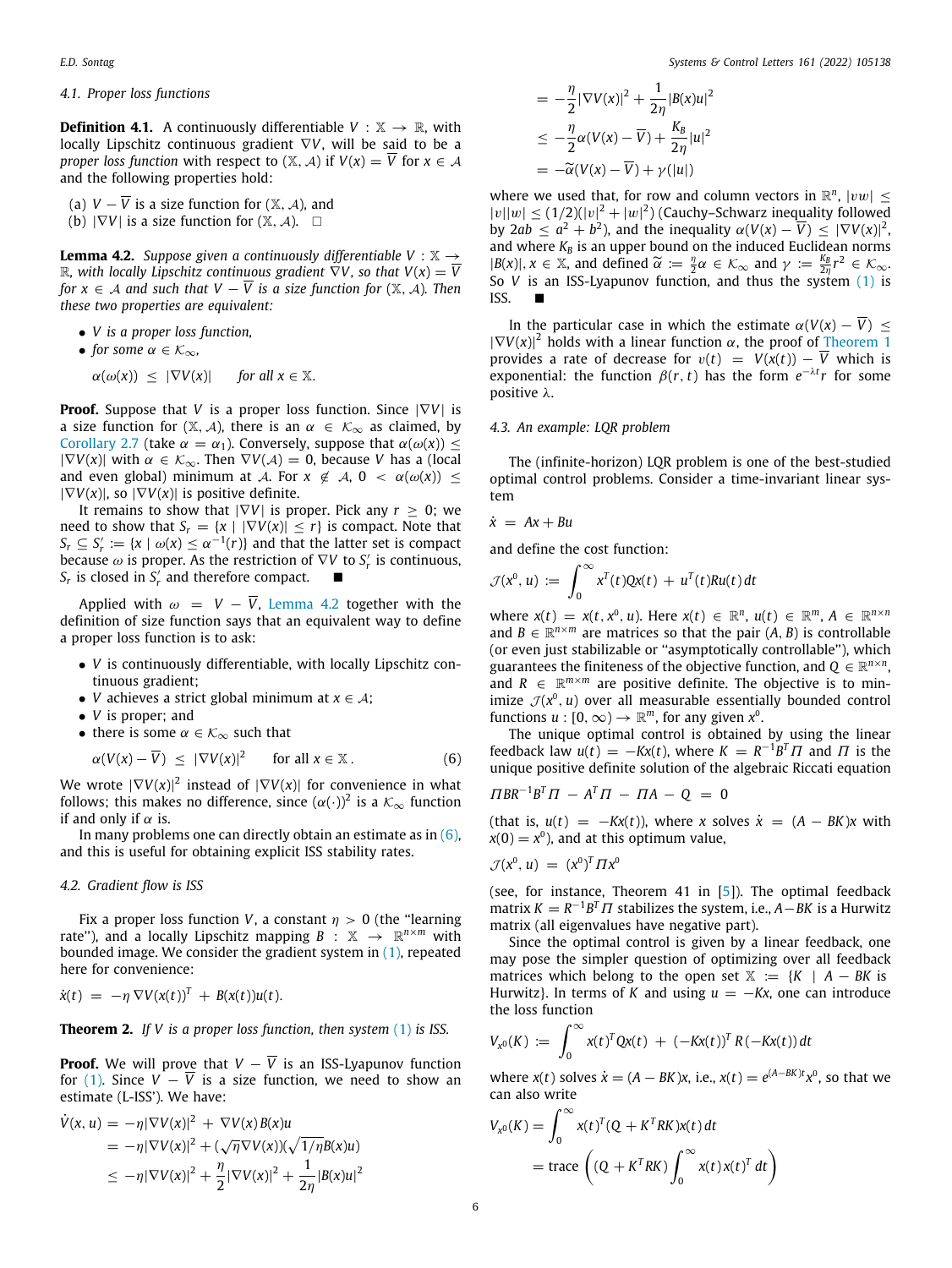where we have used that for a scalar  $a = \text{trace}(a)$  and that trace  $(UV)$  = trace  $(VU)$ . To obtain a simpler problem, we assume now that the initial state is picked distributed randomly according to some probability density in  $\mathbb{R}^n$  (for example, Gaussian) with covariance  $\Sigma = \mathbb{E}[x^0(x^0)^T]$  and we wish to minimize

$$
V(K) := \mathbb{E}[V_{\chi^0}] = \text{trace}((Q + K^T R K)P)
$$

with

$$
P = \mathbb{E}\left[\int_0^\infty e^{t^r} x^0 (x^0)^T e^{t^T} dt\right] = \int_0^\infty e^{t^r} \Sigma e^{t^T} dt
$$

where  $F = A - BK$ . It follows (see for instance Theorem 18 in [[5\]](#page-10-5)) that *P* is the (unique) solution of the Lyapunov matrix equation

$$
(A-BK)P + P(A-BK)^{T} + \Sigma = 0 \tag{7}
$$

In summary, one has to minimize the loss function  $V(K)$  = trace ( $(Q + K^T R K)P$ ) where the positive definite matrix P satis-fies ([7\)](#page-6-0) and  $K \in \mathbb{X}$ . Since the solution *P* of the linear system of Eqs. ([7\)](#page-6-0) is a rational function of the data (Cramer's rule), it follows that *V*(*K*) is rational in the entries of the matrix *K*, and hence *V* is differentiable. Although it is not generally convex, it has a unique global minimum at the optimal  $K = R^{-1}B^{T}\Pi$ . It is also known that it is a proper function, see [\[21\]](#page-10-18). The gradient can be computed as follows (this is implicit in the computations in  $[21,22]$  $[21,22]$  $[21,22]$  $[21,22]$ , but see  $[23]$  $[23]$  $[23]$  for a clear exposition):

$$
\nabla V(K) = 2(RK - B^{T}L)P
$$

where *L* is the unique positive definite matrix that satisfies

$$
(A - BK)^T L + L(A - BK) + Q + K^T R K = 0.
$$

For example, suppose that  $n = m = 1$ ,  $a = q = r = \Sigma = 1$ . In this case  $X = \{k \mid bk > 1\}$  and one obtains

$$
V(k) = \frac{k^2 + 1}{2(bk - 1)}
$$

and

$$
V'(k) = \frac{bk^2 - 2k - b}{2(bk - 1)^2}.
$$

In general, it can be shown, see [\[1](#page-10-0)], that *V* is a proper loss function. In fact, that reference shows that the Polyak–Łojasiewicz condition [[24](#page-10-21)]

$$
c_r(V(x)-\overline{V}) \leq |\nabla V(x)|^2
$$

holds on sublevel sets, for constants *c<sup>r</sup>* , which implies that a lower bounding  $\alpha \in \mathcal{K}_{\infty}$  exists.

#### *4.4. The condition that* |∇*V*| *be a size function is key*

Weaker positive definiteness conditions than [\(6](#page-5-1)) may still result in global convergence of gradient flows but may not guarantee that the gradient system with inputs  $(1)$  $(1)$  $(1)$  is ISS. We illustrate this with an example.

Take  $X = (0, ∞)$  ⊂ ℝ,  $V(x) = x + \frac{1}{x}$ ,  $A = \{1\}$ ,  $\overline{V} = 2$ . Then *V* −  $\overline{V}$  is a size function with respect to ( $\mathbb{X}, \mathcal{A}$ ). The associated gradient system with inputs is

$$
\dot{x} = \frac{1}{x^2} - 1 + u
$$

which, when the input is  $u \equiv 0$  has 1 as a globally asymptotically stable system. In other words, with no disturbances in the gradient calculation, there is global convergence to the global minimum, as expected since *V* is convex. However, when  $u \equiv 1$ we obtain the equation  $\dot{x} = \frac{1}{x^2}$ , whose solutions diverge to  $+\infty$ .

Observe that  $|\nabla V|$  is not a size function, since  $|1 - 1/x^2| \to 1$ as  $x \rightarrow +8$ .

#### **5. ISS and steepest descent**

In this section, we fix a pair  $(X, \mathcal{A})$  and a size function  $\omega$  for  $(X, \mathcal{A})$ .

We recall from the introductory discussion that we are interested in proving that the steepest descent iteration  $x^+$  =  $x - \lambda [\nabla V(x)^T + B(x)u]$ , where  $\lambda$  is picked at each step of the iteration so as to minimize the value  $V(x^{+})$ , is a discrete-time ISS system. We start by reviewing some simple properties of Lipschitz functions.

#### *5.1. Gradients of locally lipschitz functions on* X

<span id="page-6-0"></span>Suppose given a continuously differentiable function  $V : \mathbb{X} \rightarrow$  $R$  such that these two properties hold:

**[SV]**  $V - \overline{V}$  is a size function for  $(\mathbb{X}, \mathcal{A})$ ; **[LL]** ∇*V* is locally Lipschitz.

We next review a couple of well-known facts about Lipschitz functions.

**Remark 5.1.** For each compact subset  $K \subset \mathbb{X}$ , there some  $L \geq 0$ such that the one-sided Lipschitz estimate

<span id="page-6-1"></span>
$$
\left(\nabla V(y) - \nabla V(x)\right)(y - x) \leq L\left|y - x\right|^2 \tag{8}
$$

holds for all  $x, y \in K$ . Indeed, the function  $\nabla V$  is Lipschitz on *K*, with some constant *L* (start locally and take finite subcovers), so

$$
\begin{aligned} \left| \left( \nabla V(y) - \nabla V(x) \right) (y - x) \right| &\leq \left| \nabla V(y) - \nabla V(x) \right| |y - x| \\ &\leq (L \left| y - x \right|) |y - x| &= L \left| y - x \right|^2 \end{aligned}
$$

by the Cauchy–Schwarz inequality and the Lipschitz property.  $\Box$ 

**Remark 5.2.** Suppose that  $x, y \in K$  and that *L* is a one-sided Lipschitz constant as in  $(8)$  on the segment

$$
K = [x, y] := \{z \mid z = x + s(y - x), s \in [0, 1]\}
$$

connecting *x* and *y*. Then

<span id="page-6-2"></span>
$$
V(y) \leq V(x) + \nabla V(x)(y - x) + \frac{L}{2} |y - x|^2 \ . \tag{9}
$$

This is a standard fact, see e.g. [\[20\]](#page-10-17). The blanket assumption  $X = \mathbb{R}^n$  made there is not needed; since the proof is so simple, we write it here. Pick *x*, *y*, and consider the continuously differentiable function:

$$
g : [0, 1] \rightarrow \mathbb{R} : s \mapsto V(x + s(y - x)).
$$

Then

$$
V(y) - V(x) - \nabla V(x)(y - x) = g(1) - g(0) - g'(0)
$$
  
= 
$$
\int_0^1 g'(s) ds - g'(0)
$$
  
= 
$$
\int_0^1 [g'(s) - g'(0)] ds
$$

where

$$
g'(s) - g'(0) = \nabla V(x + s(y - x))(y - x) - \nabla V(x)(y - x)
$$
  
=  $\frac{1}{s} [\nabla V(x + s(y - x)) - \nabla V(x)] (s(y - x))$   
 $\leq sL |y - x|^2$ 

by ([8\)](#page-6-1) when  $s \neq 0$  (and this is trivial when  $s = 0$ ). Therefore

$$
V(y) - V(x) - \nabla V(x)(y - x) \le \int_0^1 sL |y - x|^2 ds = \frac{L}{2} |y - x|^2,
$$
as desired.  $\Box$ 

7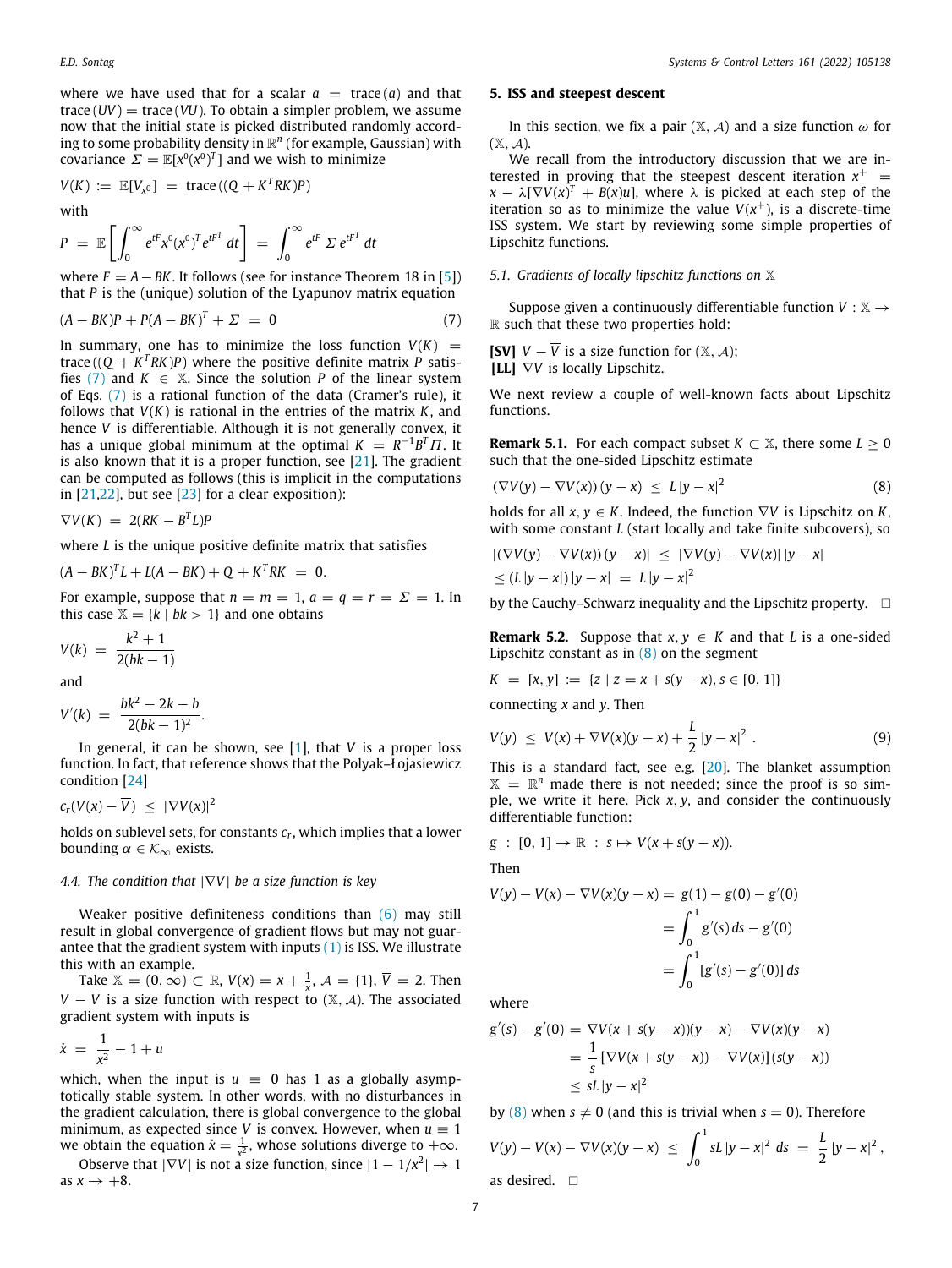We wish to study the behavior of steepest descent when the gradient of *V* is inaccurately estimated.

From now on we assume that ∇*V* is positive definite:

**[PD]**  $\nabla V(x) \neq 0$  for all  $x \notin A$ .

<span id="page-7-1"></span>in addition to **[SV]** and **[LL]**.

**Lemma 5.3.** *Pick any*  $x^0 \in \mathbb{X}$ ,  $x^0 \notin A$ , and let L be a Lipschitz *constant for* ∇*V on the compact set*

 $S := \{ x \in \mathbb{X} \mid V(x) \leq V(x^0) \}$ 

(without loss of generality,  $L > 0$ ). Pick any  $q \in \mathbb{R}^n$  and write  $p \coloneqq \nabla V(x^0)^T \neq 0$ . Suppose that  $\lambda > 0$  has the property that

$$
x^0 - \mu(p+q) \in S \quad \text{for each } 0 \le \mu \le \lambda.
$$

*Then*

$$
V(x^{0} - \lambda(p+q)) - V(x^{0}) \leq \left( -\lambda + \frac{\lambda^{2}L}{2} \right) |p|^{2} + \frac{\lambda^{2}L}{2} |q|^{2} + \left( \lambda + \lambda^{2}L \right) |p| |q| . \tag{10}
$$

**Proof.** Let  $x = x^0$  and  $y = x^0 - \lambda(p+q)$ . The segment [*x*, *y*] consists of points of the form  $x^0 - \mu(p+q)$ , with  $0 \le \mu \le \lambda$ . Therefore, we may apply the Lipschitz estimate  $(9)$ , to obtain:

$$
V(x^{0} - \lambda(p+q)) - V(x^{0}) \leq -\lambda p^{T}(p+q) + \frac{\lambda^{2}L}{2} |p+q|^{2}.
$$

Since

 $|p+q|^2 = |p|^2 + |q|^2 + 2p^Tq \leq |p|^2 + |q|^2 + 2|p||q|$ and similarly  $-p^Tq \le |p^Tq| \le |p||q|$ , the estimate [\(10\)](#page-7-0) follows. ■

We have this immediate consequence:

<span id="page-7-2"></span>**Corollary 5.4.** *Suppose that*  $q \leq c |p|$  *in [Lemma](#page-7-1)* [5.3](#page-7-1). *Then,* 

$$
V(x^{0} - \lambda(p+q)) - V(x^{0}) \leq \lambda \left[ (c-1) + \frac{\lambda L}{2} (c+1)^{2} \right] |p|^{2}.
$$

*In particular, taking c* = 1/2 *and*  $\lambda \leq \frac{2}{9L}$ , *then*  $V(x^0 - \lambda(p+q))$  –  $V(x^0) \leq -\frac{\lambda}{4} |p|^2$ .  $\Box$ 

<span id="page-7-3"></span>**Lemma 5.5.** *Pick x*<sup>0</sup> *, L, q, and p as in [Lemma](#page-7-1)* [5.3](#page-7-1)*. Suppose that*  $|q|$  ≤  $\frac{1}{2}$  |p| and  $\lambda = \frac{2}{9L}$ . Then  $x^0 - \mu(p+q) \in \mathbb{X}$  for each  $0 \leq \mu \leq \lambda$ *and*

$$
V(x^0 - \lambda(p+q)) - V(x^0) \ \leq \ -\frac{1}{18L} |p|^2 \, .
$$

**Proof.** Since  $\mathbb X$  is an open set,  $x^0 - \mu(p+q) \in \mathbb X$  for all small  $\mu > 0$ . Also, since

$$
\left. \frac{d}{ds} \right|_{s=0} V(x^0 - s(p+q)) = -p^T(p+q) = -|p|^2 + p^Tq
$$
  

$$
\leq -|p|^2 + |p||q| \leq -\frac{1}{2}|p|^2 < 0,
$$

there is some  $\varepsilon > 0$  such that

$$
V(x^0 - \mu(p+q)) < V(x^0) \quad \text{for all } \mu \in (0, \varepsilon).
$$

Suppose that there would exist some  $\mu \in [0, \lambda]$  such that  $x^0$  –  $\mu(p+q) \notin S$ . Since *S* is compact and *X* is open, this would mean that there is some  $\mu \in [\varepsilon, \lambda]$  such that  $x^0 - \mu(p+q) \in \mathbb{X}$  and  $V(x^0 - \mu(p+q)) = V(x^0)$ . To apply [Corollary](#page-7-2) [5.4](#page-7-2), we need to see that this cannot happen. Let

$$
\lambda_0 := \min \left\{ \mu \in [\varepsilon, \lambda] \mid V(x^0 - \mu(p+q)) = V(x^0) \right\} \geq \varepsilon > 0.
$$

Since  $V(x^0 - \mu(p+q)) \le V(x^0)$  for all  $\mu \in [0, \lambda_0]$ , we may apply [Corollary](#page-7-2) [5.4](#page-7-2) to  $\lambda_0$  to conclude that

$$
0 = V(x^0 - \lambda(p+q)) - V(x^0) \leq -\frac{\lambda_0}{4} |p|^2,
$$

which contradicts  $\lambda_0 > 0$  and  $p \neq 0$ . Thus the hypotheses of [Lemma](#page-7-1) [5.3](#page-7-1) hold, and applying [Corollary](#page-7-2) [5.4](#page-7-2) to  $\lambda$  we conclude that

$$
V(x^{0} - \lambda(p+q)) - V(x^{0}) \leq -\frac{\lambda}{4} |p|^{2} = -\frac{1}{18L} |p|^{2}
$$

as claimed.

#### *5.2. Line search in direction of steepest descent*

We continue with the assumptions **[PD], [SV], [LL]** on *V*. We next define a function

$$
F\,:\,\mathbb{X}\times\mathbb{R}^n\rightarrow\,\mathbb{X}
$$

<span id="page-7-0"></span>that will represent an individual steepest descent step when starting at a point  $x^0 \in \mathbb{X}$  and the (transpose of the) gradient is estimated as  $p + q$  where  $p := \nabla V(x^0)^T$  and  $q \in \mathbb{R}^n$  represents an additive noise. Now take any  $x^0 \in \mathbb{X}$  and any  $q \in \mathbb{R}^n$  such that  $p + q \neq 0$ . Define

$$
\Lambda(x^0, q) := \left\{ \lambda \geq 0 \mid V(x^0 - \mu(p+q)) \leq V(x^0) \text{ for all } \mu \in [0, \lambda] \right\}.
$$

Note that  $0 \in \Lambda(x^0, q)$ .

Suppose that  $x^0 \notin A$ . We claim that the set  $\Lambda(x^0, q)$  is compact. It is bounded above: otherwise, it would be the case that  $x^0$  –  $\lambda(p+q) \in \mathbb{X}$  and  $V(x^0 - \lambda(p+q)) \leq V(x^0)$  for all  $\lambda \geq 0$ ; then since *V* is proper, the set of points  $x^0 - \lambda(p+q)$  is bounded, but this contradicts that  $|x^0 - \lambda (p + q)| \ge ||x^0| - \lambda |p + q|| \to \infty$  as  $\lambda \rightarrow \infty$  because  $|p+q| \neq 0$ . It is also closed. Indeed, suppose that  $\lambda_k \to \lambda$ , with  $\lambda_k \in \Lambda(x^0, q)$ . Then  $V(x^0 - \lambda(p+q)) \leq V(x^0)$ , by continuity. In addition, for each  $\mu < \lambda$ , there is some *k* so that  $\mu \prec \lambda_k$  so  $V(x^0 - \mu(p+q)) \leq V(x^0)$ , proving that  $\lambda \in \Lambda(x^0, q)$ . Thus we may define

$$
\bar{\lambda}_{x^0,q} := \underset{\lambda \in \Lambda(x^0,q)}{\operatorname{argmin}} V(x^0 - \lambda(p+q))
$$

where "arg min" means that we take the smallest  $\lambda$  that achieves this minimum value in the direction of  $p + q$  when there is more than one. We then define

$$
F(x^0, q) := x^0 - \bar{\lambda}_{x^0, q}(p+q).
$$

and  $F(x^0, q) := x^0$  if  $p + q = 0$  or if  $x^0 \in A$ .

Note that  $V(F(x^0, q)) \leq V(x^0)$ , because  $0 \in \Lambda(x^0, q)$  and we are minimizing. In other words,

$$
\widetilde{\Delta}V(x^0, q) := V(F(x^0, q)) - V(x^0) \leq 0 \quad \forall (x^0, q)
$$

and observe that  $\widetilde{\Delta}V(x^0, q) = 0$  if  $V(x^0 - \varepsilon(p+q)) \ge V(x^0)$  for all small  $\circ$  On the other hand since small  $\varepsilon$ . On the other hand, since

$$
\left. \frac{d}{ds} \right|_{s=0} V(x^0 - sp) = - \left| \nabla V(x^0) \right|^2 < 0
$$

it follows that  $\widetilde{\Delta}V(x^0, 0) < 0$  for all  $x^0 \notin \mathcal{A}$ .<br>
We next estimate  $\widetilde{\Delta}V(x^0, a)$  for all let the

We next estimate  $\widetilde{\Delta}V(x^0, q)$  for all  $|q|$  that are not "too large" compared to |*p*|.

Suppose that *L* is any Lipschitz constant for ∇*V* on the set  $S = \left\{ x \in \mathbb{X} \mid V(x) \leq V(x^0) \right\}, |q| \leq \frac{1}{2} |p|$ , and  $\lambda = \frac{2}{9L}$ . From [Lemma](#page-7-3) [5.5,](#page-7-3) λ ∈  $Λ(x^0, q)$ , so  $V(F(x^0, q)) ≤ V(x^0 - λ(p+q))$  by definition of  $\bar{\lambda}_{x^0,q}$  as a minimizer. Thus, again by the Lemma,

<span id="page-7-4"></span>
$$
\widetilde{\Delta}V(x^{0}, q) = V(F(x^{0}, q)) - V(x^{0}) \le V(x^{0} - \lambda(p+q)) - V(x^{0})
$$
  

$$
\le -\frac{1}{18L} |\nabla V(x^{0})|^{2} .
$$
 (11)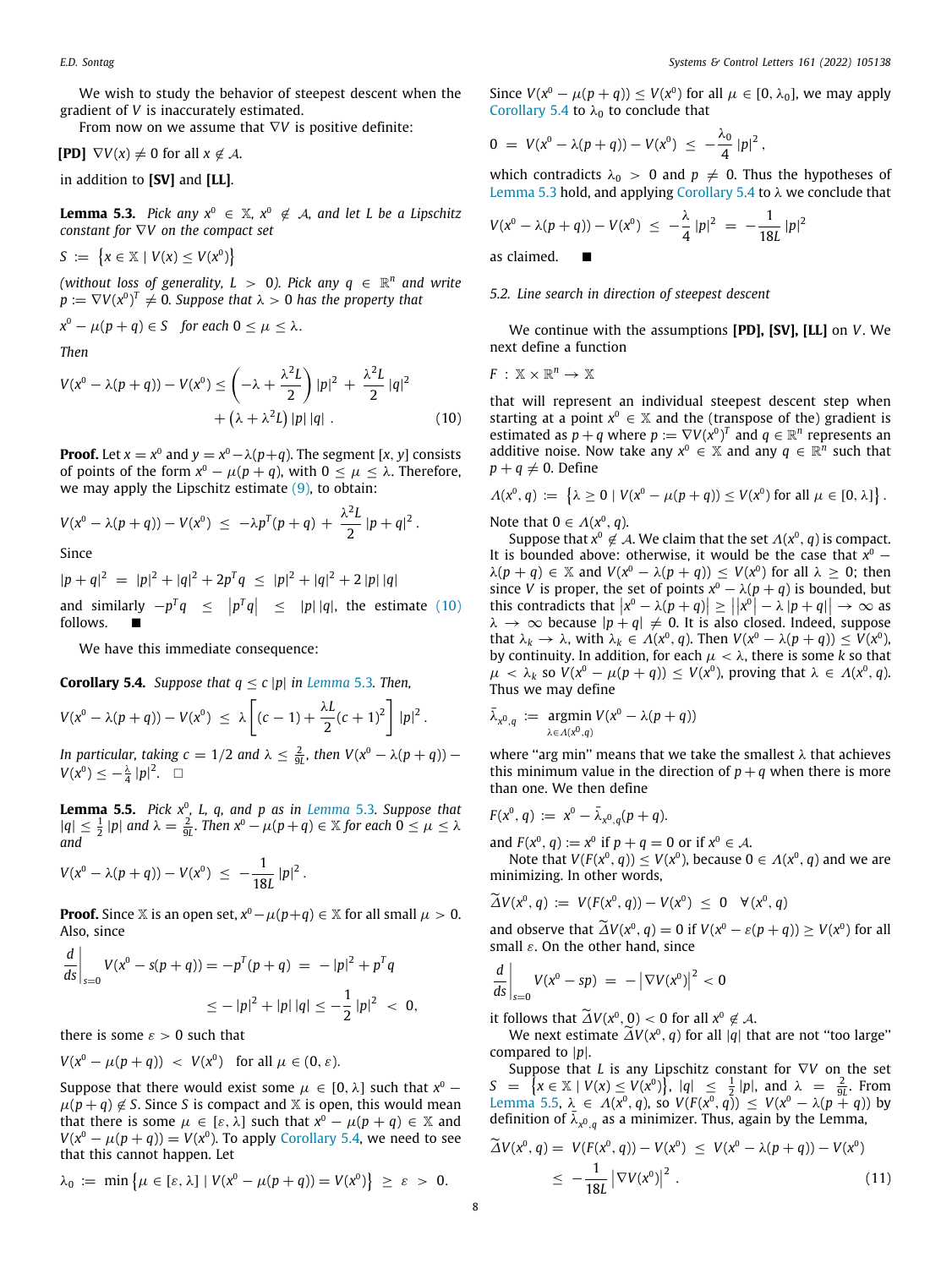#### *5.3. Steepest descent with inputs*

We now consider a slightly more general setup as follows. Let  $B: \mathbb{X} \to \mathbb{R}^{n \times m}$  be a mapping with a bounded image, let  $K_B$  be an upper bound on the induced Euclidean norms  $\{||B(x)||, x \in \mathbb{X}\}.$ Assume that the gradient error at each iteration step is  $q = B(x)u$ , where  $u \in \mathbb{R}^m$ ; thus  $|q| \leq K_B |u|$ .

We define the steepest descent algorithm, with inputs *u*, as the discrete-time system defined by the following iteration function  $f: \mathbb{X} \times \mathbb{R}^m \to \mathbb{X}$ :

$$
x^+ = f(x, u) := F(x, B(x)u).
$$

We define  $\Delta V(x, u) := \tilde{\Delta} V(x, B(x)u)$ , that is

$$
\Delta V(x, u) := V(f(x, u)) - V(x).
$$

Since  $\widetilde{\Delta}V(x, q) < 0$  for all  $(x, q)$ , also  $\Delta V(x, u) < 0$  for all  $(x, u)$ . Obviously, we can also write

$$
\Delta V(x, u) = [V(f(x, u)) - \overline{V}] - [V(x) - \overline{V}].
$$

which exhibits ∆*V* as the change, in each steepest descent step, of the "excess cost" of *V* compared to its minimum value  $\overline{V}$ .

#### *5.4. Discrete-time ISS*

We now review input to state stability for discrete time systems (on open subsets), a notion which is completely analogous to that for continuous time, see for instance [[25](#page-10-22)[–27\]](#page-10-23). We consider discrete-time systems  $x^+ = f(x, u)$ , where  $\hat{f}: \mathbb{X} \times \mathbb{R}^m \to \mathbb{X}$  is a continuous function and  $f(x, 0) = x$  for  $x \in A$ . Again,  $\omega$  is a size function.

**Definition 5.6.** The discrete-time system  $x^+ = f(x, u)$  is *input to state stable (ISS)* (on the open set  $X$  and with respect to  $A$ ) if there exist functions  $\beta \in \mathcal{KL}$  and  $\gamma \in \mathcal{K}_{\infty}$  so that the following property holds: for all input sequences  $u = (u_0, u_1, \ldots) \in \ell_m^{\infty}$  and all initial conditions  $x^0 \in \mathbb{X}$ , the solution  $x^0$  satisfies the estimate:

$$
\omega(x(t, x^0, u)) \leq \beta(\omega(x^0), t) + \gamma(\|u\|_{\infty})
$$
 (ISS)

for all  $t = 0, 1, 2, ...$ 

Here  $||u||_{\infty} = \sum_{t=0}^{\infty} |u_t|$  and  $x(t, x^0, u)$  is obtained by solving recursively  $x_{t+1} = \overline{f}(x_t, u_t)$ .

There are several equivalent definitions of ISS-Lyapunov function for discrete time systems. We pick here the most convenient one for the current application.

For any function *V* :  $\mathbb{X} \rightarrow \mathbb{R}$ , we denote  $\Delta V(x, u) :=$  $V(f(x, u)) - V(x)$ .

**Definition 5.7.** A continuous  $V : \mathbb{X} \rightarrow \mathbb{R}$  is said to be an *ISS-Lyapunov function* for  $x^+ = f(x, u)$  with respect to  $(X, \mathcal{A})$  if *V*(*x*) =  $\overline{V}$  for *x*  $\in$  *A* and the following properties hold:

- (a)  $V \overline{V}$  is a size function for  $(X, \mathcal{A})$ , and
- (b) there exist (i) a continuous and positive definite function  $\alpha$ , and (ii) a function  $\chi \in \mathcal{K}_{\infty}$ , such that:

$$
\omega(x) \ge \chi(|u|) \quad \Rightarrow \quad \Delta V(x, u) \le -\alpha (V(x) - \overline{V}) \tag{12}
$$

for all 
$$
x \in \mathbb{X}
$$
,  $u \in \mathbb{R}^m$ .

Equivalences among alternative ISS-Lyapunov function definitions, including a condition of the type  $\Delta V(x, u) < -\alpha(\omega(x))$  +  $\gamma(|u|)$  for functions of class  $\mathcal{K}_{\infty}$ , are discussed in Remark 3.3 of [[26](#page-10-24)]. As with continuous-time systems, the existence of ISS-Lyapunov functions is equivalent to the ISS property, see [\[13,](#page-10-10) [25](#page-10-22)[,27\]](#page-10-23). For completeness, and because of the interest in open subsets  $X$ , we prove the sufficiency below, appealing to some key technical lemmas in [\[26,](#page-10-24)[27](#page-10-23)].

Let us write, for simplicity of notation,  $W(x) = V(x) - \overline{V}$ . As  $\Delta V(x, u) = [V(f(x, u)) - \overline{V}] - [V(x) - \overline{V}] = W(f(x, u)) - W(x)$ , one can write ([12\)](#page-8-0) as:

$$
\omega(x) \geq \chi(|u|) \Rightarrow W(f(x, u)) \leq W(x) - \alpha(W(x)).
$$

**Theorem 3.** *If a discrete-time system admits an ISS-Lyapunov function V then it is ISS.*

**Proof.** We first remark that one may redefine *V*, replacing it by a function of the form  $\rho(V(x))$  with  $\rho \in \mathcal{K}_{\infty}$ , in such a manner that the estimate ( $\underline{12}$  $\underline{12}$  $\underline{12}$ ) holds but now  $\alpha \in \mathcal{K}_{\infty}$  (and the redefined *V* is so that *V* −  $\overline{V}$  still a size function). The argument is similar to the one given in [\[3](#page-10-2)] for the continuous time case, but it is more delicate, see the proof of Lemma 2.8 in [[27](#page-10-23)]. Moreover, one may assume that  $r \mapsto r - \alpha(r)$  is of class K (see Lemma B.1 in [\[26\]](#page-10-24)). So, from now on, and redefining *V* in this manner if needed, we will assume that  $\alpha$  satisfies these two properties. Since *W* is a size function, there is a  $\pi \in \mathcal{K}_{\infty}$  such that  $\omega(x) \geq \pi(W(x))$ , and thus  $W(x) \ge \pi^{-1}(\chi(|u|))$  implies  $\omega(x) \ge \chi(|u|)$ , so redefining  $\chi$ as  $\pi^{-1} \circ \chi$  we can state the ISS-Lyapunov property as:

$$
W(x) \ge \chi(|u|) \Rightarrow W(f(x, u)) \le W(x) - \alpha(W(x)).
$$

Now let  $\beta(r, t)$  be the solution of the scalar difference equation

$$
y_{t+1} = y_t - \alpha(y_t), \quad y_0 = r \ge 0.
$$

The property that  $r \mapsto r - \alpha(r)$  is of class K implies  $y_t \geq 0$ for all *t*, and also that  $y_t < y'_t$  implies  $y_{t+1} < y'_{t+1}$  for any two solutions, in other words, the iteration is monotone (it preserves order). Thus the function  $\beta$  is of class  $\kappa$  on *r*. Moreover, since  $\alpha(y) \geq 0$ ,  $y_{t+1} \leq y_t$ , iterates form a decreasing sequence. Thus all solutions converge to zero as  $t \to \infty$ , since the only equilibrium  $y - \alpha(y) = y$  is at  $y = 0$ . So  $\beta \in \mathcal{KL}$ .

We introduce the following function  $\gamma : [0, \infty) \to [0, \infty)$ :

$$
\gamma(\mu) := \max \{ W(f(x, u)) | |u| \le \mu, W(x) \le \chi(\mu) \}
$$

which is well-defined (the set over which we are maximizing is compact, and  $W(f(x, u))$  is continuous on  $(x, u)$ ), nondecreasing (the sets are larger as  $\mu$  increases), and satisfies  $\gamma(0) = 0$  (since  $W(x) = 0$  implies  $x \in A$  and  $f(x, 0) = x$  for  $x \in A$ ). Note that this implication holds:

$$
W(x) \leq \chi(|u|) \Rightarrow W(f(x,u)) \leq \gamma(|u|).
$$

Replacing  $\gamma$  by a larger function if needed, we may assume that  $\gamma \in \mathcal{K}_{\infty}$  and also that  $\gamma(\mu) \geq \chi(\mu)$  for all  $\mu$ . Consider the following sets:

$$
P_{\mu} := \{x \mid W(x) \leq \gamma(\mu)\}.
$$

<span id="page-8-0"></span>We claim that this set is forward invariant for inputs with ∥*u*∥<sup>∞</sup> ≤  $\mu$ . Indeed, pick any *x* ∈ *P*<sub>μ</sub> and any *u* ∈ ℝ<sup>*m*</sup> with  $||u||_{\infty}$  ≤  $\mu$ . If  $W(x) \ge \chi(|u|)$ , then  $W(f(x, u)) \le W(x) \le \gamma(\mu)$ , so  $f(x, u) \in P_{\mu}$ . If instead  $W(x) \leq \chi(|u|)$ , then  $W(f(x, u)) \leq \gamma(|u|) \leq \gamma(\mu)$  as well.

Consider now any input  $u$ , any initial state  $x^0$ , and the corresponding solution  $x(t, x^0, u)$  of  $x^+ = f(x, u)$ . Let  $a_t := W(x(t, x^0, u))$ for  $t = 0, 1, \ldots$ , and  $\mu := ||u||_{\infty}$ . We will compare this sequence to  $y_t = \beta(W(x^0), t) = \beta(a_0, t)$ . Note that by definition  $a_0 = y_0$ .

Consider first the case that  $a_t \leq \gamma(\mu)$  for all *t*. Obviously in that case  $a_t \leq \max\{\beta(a_0, t), \gamma(\mu)\}$  for all *t*.

Consider next the case that  $a_t > \gamma(\mu)$  for some *t*. Then either (i)  $a_t > \gamma(\mu)$  for all *t*, or (ii) there is a  $T \ge 0$  so that  $a_t \ge \gamma(\mu)$ for  $t = 0, \ldots, T$  and  $a_{T+1} \leq \gamma(\mu)$ . Suppose that  $a_t \geq \gamma(\mu)$  for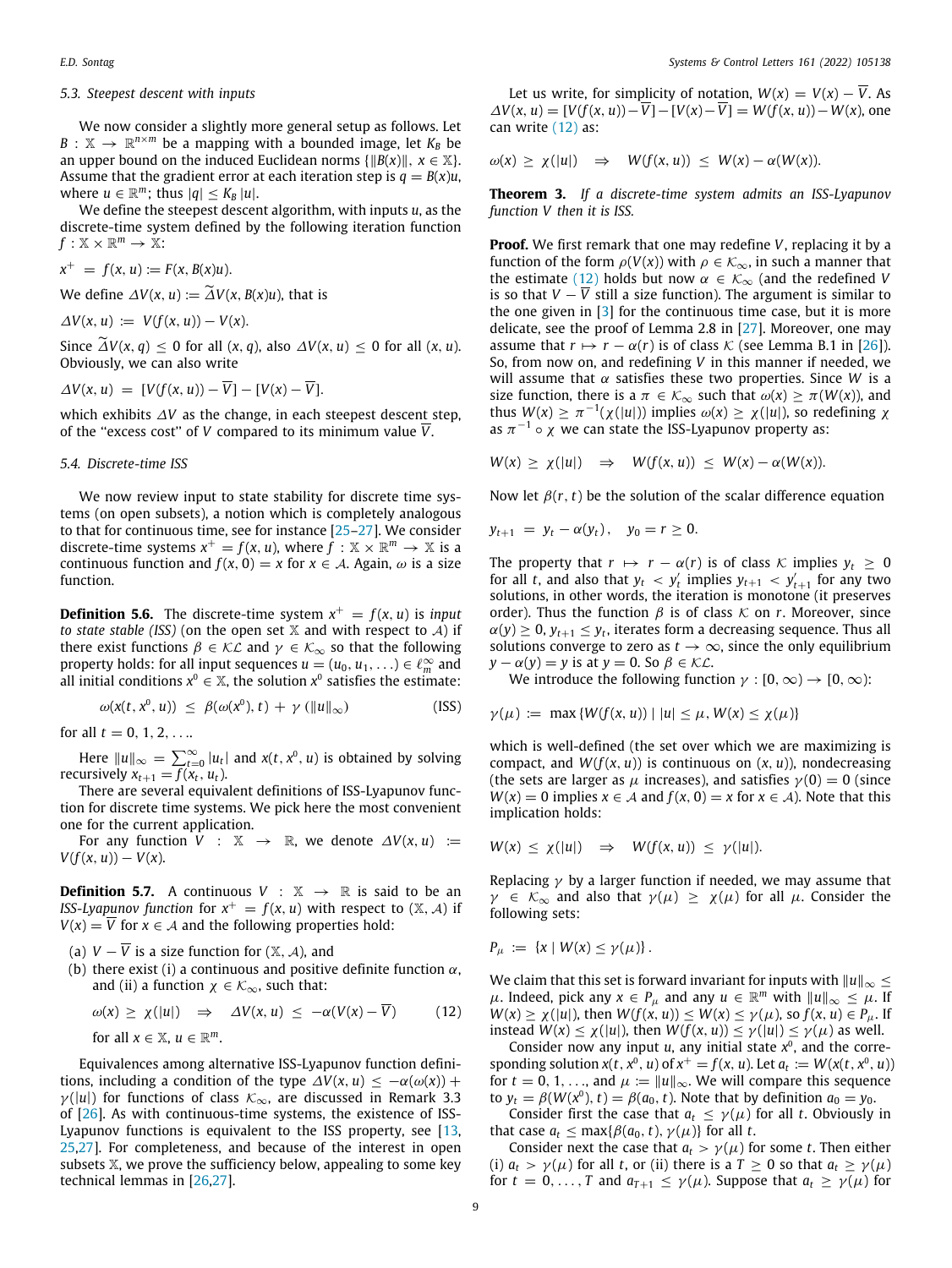$t = 0, \ldots, T$ . From the ISS-Lyapunov property, we know that

$$
a_t \geq \gamma(\mu) \Rightarrow a_t \geq \chi(\mu) \geq \chi(|u_t|)
$$
  
\n
$$
\Rightarrow a_{t+1} \leq a_t - \alpha(a_t).
$$

We claim that  $a_t \leq y_t = \beta(a_0, t)$  for  $t = 0, \ldots, T$ . This holds for *t* = 0. In general, if  $\gamma(\mu) \leq a_t \leq y_t$  then  $a_{t+1} \leq a_t - \alpha(a_t) \leq t$  $y_t - \alpha(y_t) = y_{t+1}$ , because  $r - \alpha(r)$  is nondecreasing in *r*. By induction,  $a_t \leq y_t$  for  $t = 0, \ldots, T$ . It cannot be that (i) holds, since  $y_t \rightarrow 0$  as  $t \rightarrow \infty$ . Thus (ii) holds. Now the condition  $a_{T+1} \leq \gamma(\mu)$  together with the forward invariance of  $P_{\mu}$  implies that  $a_t \leq \gamma(\mu)$  for all  $t > T$ .

In summary,  $a_t \leq \max\{\beta(a_0, t), \gamma(\mu)\}\$ for all *t*, or

 $W(x(t, x^0, u)) \leq \max\{\beta(W(x^0), t), \gamma(\|u\|_{\infty})\}, t = 0, 1, \ldots$ 

Let  $\theta_i \in \mathcal{K}_{\infty}$  be such that  $\omega(x) \leq \theta_1(W(x))$  and  $W(x) \leq \theta_2(\omega(x))$ . Then

$$
\omega(x(t, x^0, u)) \leq \max{\lbrace \theta_1(\beta(\theta_2(\omega(x^0)), t)), \gamma(\Vert u \Vert_{\infty}) \rbrace}
$$
  
 
$$
\leq \widetilde{\beta}(\omega(x^0), t) + \gamma(\Vert u \Vert_{\infty})
$$

with  $\widetilde{\beta}(r, t) = \theta_1(\beta(\theta_2(r), t))$  is an ISS estimate.

*5.5. Application to steepest descent*

For each  $r > 0$ , we let

 $L(r) = a$  Lipschitz constant for  $\nabla V$  on the set  $\{x \mid V(x) \le r\}.$ 

Without loss of generality we may take *L* as a continuous, nondecreasing, and everywhere nonzero function. Letting

 $\theta(r) := \frac{1}{10r}$ 18*L*(*r*)

we conclude that:

 $|\nabla V(x)| \ge 2K_B |u| \Rightarrow \Delta V(x, u) \le -\theta(V(x)) |\nabla V(x)|^2$ . (13)

For  $x \in A$ , this is immediate since both sides vanish; for  $x \notin A$  it follows from  $(11)$  $(11)$  $(11)$ .

From now on, we assume that:

**[SG]**  $|\nabla V|$  is a size function for  $(\mathbb{X}, \mathcal{A})$ .

This property implies **[PD]**.

**Theorem 4.** *Suppose that* **[SV], [LL], [SG]** *hold. The system*  $x^+$  = *f* (*x*, *u*) *is ISS, and V is an ISS-Lyapunov function for it.*

**Proof.** We need to obtain an estimate as in  $(12)$  $(12)$  $(12)$ . Let  $\theta$  be as in ([13](#page-9-0)). Since  $|\nabla V|/(2K_B)$  is a size function, we may pick  $\chi$  as any  $\mathcal{K}_{\infty}$  function with the property that  $\chi(|\nabla V(x)|/(2K_B)) \geq \omega(x)$ for all *x*. Now, if the pair  $(x, u)$  is such that  $\omega(x) \geq \chi(|u|)$ , then  $\chi(|\nabla V(x)|/(2K_B)) \geq \omega(x) \geq \chi(|u|)$ , and therefore  $|\nabla V(x)| >$  $2K_B |u|$ . Thus we have the implication

 $\omega(x) \ge \chi(|u|) \Rightarrow \Delta V(x, u) \le -\theta(V(x)) |\nabla V(x)|^2$ .

Since both  $|\nabla V|^2$  and  $V - \overline{V}$  are size functions, there is some  $\widetilde{\alpha} \in \mathcal{K}_{\infty}$  such that  $|\nabla V(x)|^2 \geq \widetilde{\alpha}(V(x) - \overline{V})$ , from which

$$
-\theta(V(x))|\nabla V(x)|^2 \leq -\theta(V(x))\widetilde{\alpha}(V(x)-\overline{V})
$$

for all  $x \in \mathbb{X}$ . Let

 $\alpha(r) := \theta(r + \overline{V}) \widetilde{\alpha}(r).$ 

Since  $\theta$  is continuous and everywhere positive, and  $\widetilde{\alpha} \in \mathcal{K}_{\infty}$ , it follows that  $\alpha$  is continuous and positive definite. We have

 $\omega(x) \ge \chi(|u|) \Rightarrow \Delta V(x, u) \le -\alpha(V(x) - \overline{V})$ 

and therefore *V* is a discrete-time ISS Lyapunov function, as  $claimed$ 

We remark that in the special case that ∇*V* is globally Lipschitz, one can take *L*, and hence also  $\theta$ , as a constant, so that  $\alpha$ can be picked of class  $\mathcal{K}_{\infty}$ .

### **6. Discussion**

We have analyzed the ISS properties of continuous-time gradient descent on open subsets of Euclidean space, as well as the ISS properties of the associated discrete-time steepest descent algorithm.

The conditions that we impose, which generalize the Polyak– Łojasiewicz condition, have appeared in the recent literature in similar contexts. For example, in  $[28]$  $[28]$  $[28]$  one finds extremumseeking controllers based on gradient flows and an ISS property with respect for disturbances, for an integrator and a kinematic unicycle;  $X$  is a closed submanifold of  $\mathbb{R}^n$ . The paper [\[29\]](#page-10-26) studies the gradient minimization of a function  $V_q(x)$  on  $\mathbb{X} = \mathbb{R}^n$ , where a parameter *q* represents time-varying uncertainty and an ISS property is established with respect to the rate of change of *q* (which is a notion called "DISS" in [[30\]](#page-10-27)). The work [\[31\]](#page-10-28) solves an output regulation problem for switched linear dynamical systems, with  $X = \mathbb{R}^n$ , proving an ISS property for gradient flows with respect to unknown disturbances acting on the plant. In [\[32\]](#page-10-29), the authors also study a gradient flow and show ISS with respect to additive errors, assuming strong convexity of the function to be minimized (in fact, a more general ''convex-concave'' property), also with  $\mathbb{X} = \mathbb{R}^n$ .

<span id="page-9-0"></span>It is worth remembering that ISS theory provides an overall conceptual view, and is never the whole story. To be useful in specific applications, good estimates of the various gain functions are required. An analogy is Lyapunov-function analysis of nonlinear differential equations: while showing stability is an important first step, in practice one wants quantifications of overshoots, speed of convergence, and so on. The brief discussion of the LQR problem emphasizes that most of the actual work goes into establishing such estimates, as is the case in the various works that we have cited. Nonetheless, it seems useful to have a conceptual framework and ''roadmap'' that helps organize the overall abstract ideas.

Even at the conceptual level, there are many extensions still to be explored. We mentioned the extension to Riemannian manifolds. Also, finite- and fixed-time gradient flows [\[33](#page-10-30)[,34\]](#page-10-31) may be studied on open subsets and, most importantly in the current context, from the point of view of finite and fixed-time ISS in the sense of e.g. [[35](#page-10-32)[–37\]](#page-10-33); a recent contribution along those lines is [[38](#page-10-34)].

#### **CRediT authorship contribution statement**

**Eduardo D. Sontag:** Conceptualization, Methodology, Writing – original draft, Investigation, Supervision, Writing – review & editing.

#### **Declaration of competing interest**

The authors declare that they have no known competing financial interests or personal relationships that could have appeared to influence the work reported in this paper.

#### **Acknowledgments**

The author thanks Yuan Wang and Denis Efimov for a critical reading and suggestions, the reviewers for many constructive suggestions, and the Associate Editor for the idea of [Remark](#page-4-2) [3.4.](#page-4-2) This research was supported in part by grants ONR, United States N00014-21-1-2431 and AFOSR, United States FA9550-21-1-0289.